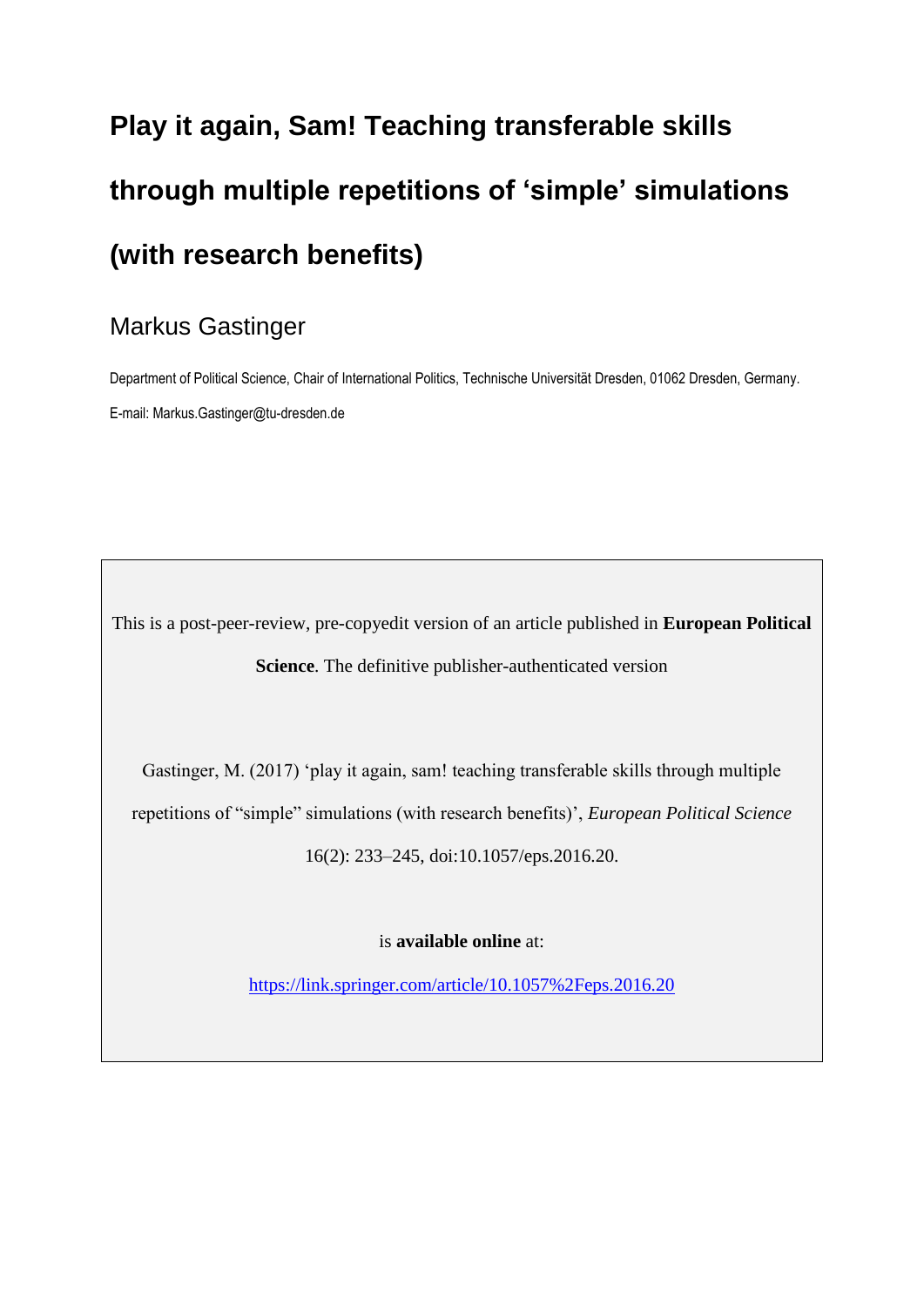**ABSTRACT** The use of simulations in higher education teaching is burgeoning in political science curricula, particularly in international relations and European Union studies. This article contends that most simulations suffer from complexity bias and put too much emphasis on substantive knowledge. Drawing on the author's experience, two ideal types of simulations are developed. 'Complex' simulations focusing on negotiating *content* and 'simple' simulations focusing on negotiating *dynamics*. It is argued that the transmission of transferable skills is facilitated by multiple repetitions of similar negotiating contexts within the same module. This suggests that instructors face a trade-off between teaching transferable skills and substantive knowledge and should locate their simulations at either end of this continuum. Where students are not native speakers, not yet familiar with specialised terminology, or simply unversed in negotiating dynamics there is a particularly strong argument to make for carrying out simple simulations first, followed by complex simulations later in the curriculum. Finally, opportunities for collaborative research are highlighted. Gathering and pooling data from simple simulations bridges pedagogy and research at minimal additional cost.

**Keywords** teaching; active learning; European Union; transferable skills; simulations; game design.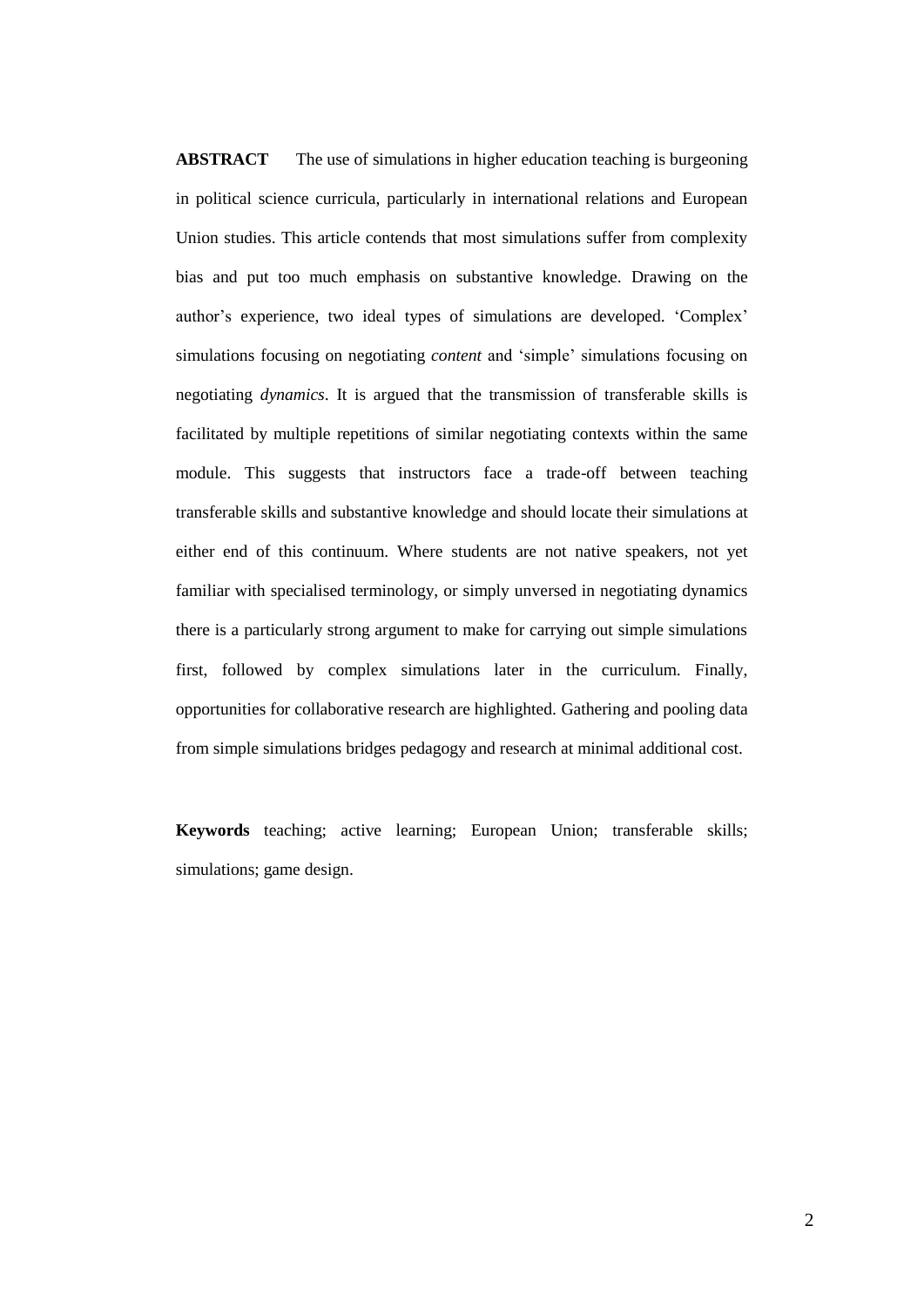'It is frequent repetition that produces a natural tendency' (Aristotle 2014: 113)

#### **INTRODUCTION**

'The pressure is too much for me! I don't know what to do', Hans exclaims. I can feel his eyes turning to me for support but I continue to stare at the floor in order not to interfere with the experiment. Hans is an undergraduate BA student in his final year taking part in my simulation of EU enlargement negotiations. He is representing Germany and finds himself in a bitter dispute with France. Hans has conceded too much too early in the negotiations and has already reached his reservation point (RP). Ceding anything more at this stage risks nonratification of the final agreement back home. In fact, Hans has already revealed this information publicly – but France considers it a deceitful bargaining strategy. The Presidency intervenes repeatedly in the final minutes, breaking into numerous 'confessional' meetings to talk to both parties bilaterally and, back in plenary, turning up the heat by calling on Germany and France not to risk a breakdown of the negotiations after seventy minutes of settling on all other outstanding points. Time on the countdown projected on the wall behind the Presidency is unrelentingly running out. It is now ten seconds before I will break off the simulation and declare it a failure, as I did in the first simulation. France is showing no signs of giving in. Hans feels forced to resolve the impasse. He takes a step towards France, taking him slightly beyond his RP but allowing the negotiations to end. Everyone is relieved. In the debriefing stage I point out to Hans that he must not reach his RP before trade-offs get into full swing. He never made that mistake again.

This opening paragraph is taken from one of my simulation sessions on EU enlargement. In total, we have simulated four enlargement rounds within the same module and the information provided to students was rather light on substance, which leads me to describe this class of simulations as 'simple' and to contrast them with 'complex' simulations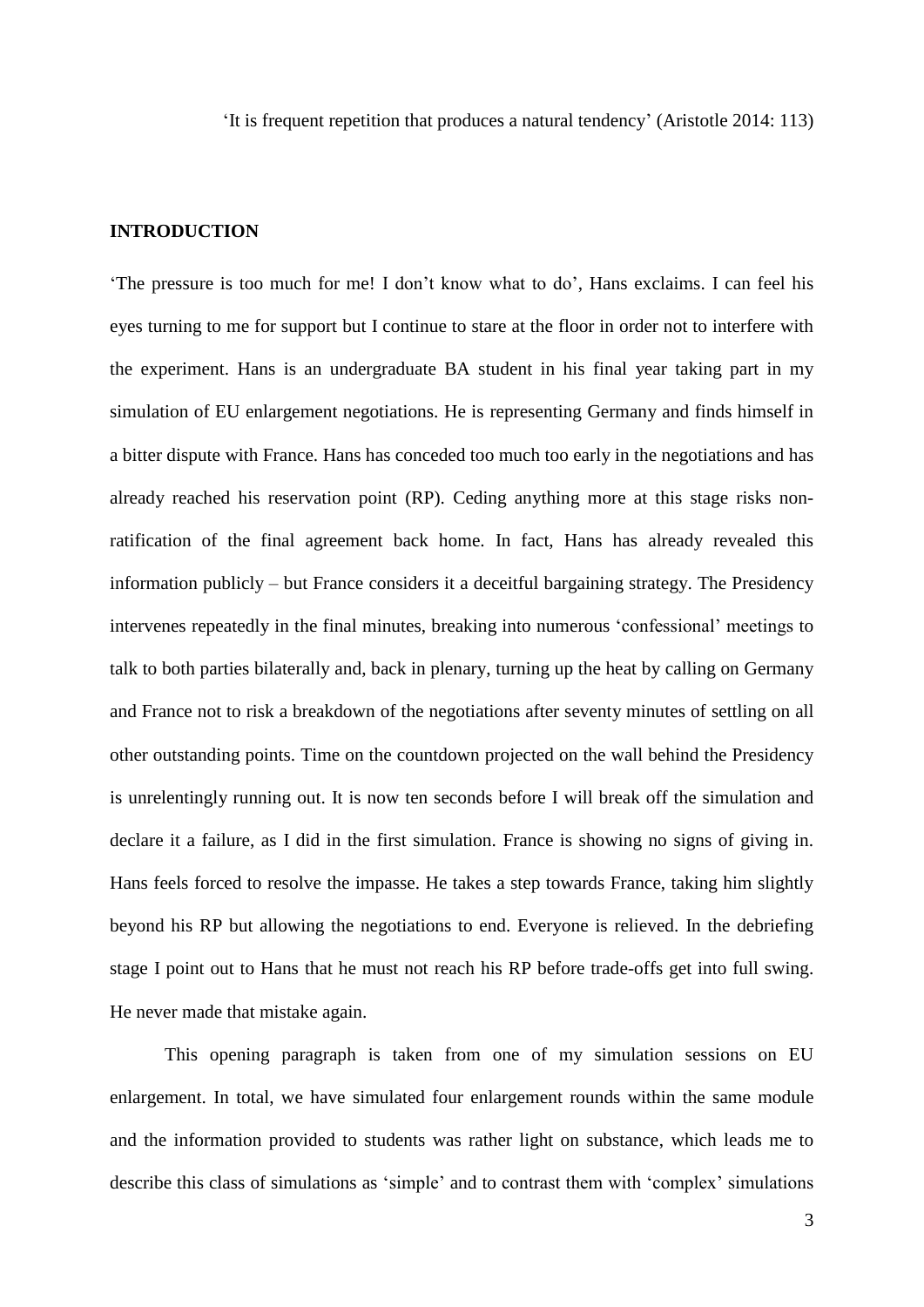that make a heavier substantive commitment. This article's contribution to the literature is threefold. First, I argue that a trade-off between 'teaching substantive knowledge' (negotiating *content*) and 'teaching transferable skills' (negotiating *dynamics*) exists and that, ideally, instructors should place their simulations at either end of this continuum for modules not to become too dense informationally. Second, this contribution will stress the importance of repetition, which is *the* central pedagogical principle of skills acquisition. A succession of similar negotiation contexts helps students develop transferable skills better than one contentladen simulation extending over the whole term. Finally, I highlight the potential of using simple simulation data for theory-testing research due to their high replicability.

The data for this article has been gathered from various sources. First, the author taught two identical simulations on EU enlargement at two German universities in 2013. These simulations were designed autonomously by the author with a high degree of abstraction and focused on numerical values ('simple' simulations). He also benefited from a term-long negotiations course with numerical variables at Tulane University as an undergraduate student. Second, the author participated in an award-winning simulation on the EU services directive at the University of Salzburg as an undergraduate. This simulation focused on substantive outcomes and procedural aspects of decision-making processes in the EU over the whole cycle of the co-decision procedure with the need to draft texts ('complex' simulations). He also participated in a week-long Model United Nations (MUN) in Vienna, which fell more into this second category. Third, the author designed and supervised simulations on the EU multiannual financial framework (MFF) at the Riga Graduate School of Law. He furthermore participated in simulations of the European Council at the European Summer School of the *École Nationale Supérieure d'Arts et Métiers* (Cluny campus) and later co-organised five. These simulations fall between the first two categories, beginning with an introduction to essential bargaining concepts followed by a more complex decision-making context. These experiences – both as participant and instructor and ranging from twenty to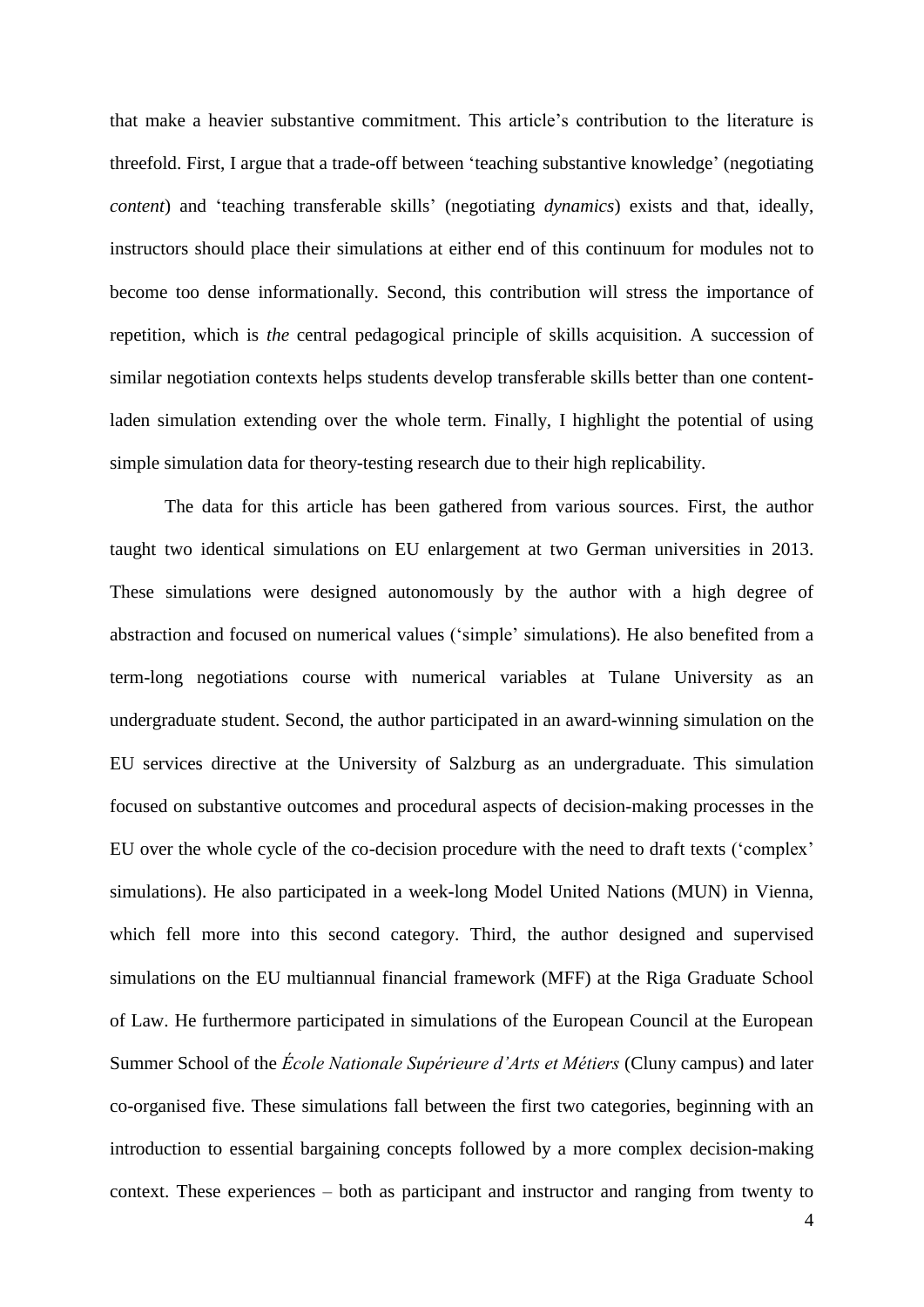over one hundred students – allow me to evaluate the strengths and weaknesses of different simulation styles.

The remainder of this article is structured as follows. Section two reviews the use of simulations in political science and looks at concrete examples from European studies. Section three develops 'simple' and 'complex' simulations as two opposing ideal types. The fourth section highlights the different learning objectives of these two classes of simulations and stresses the importance of repetition. Section five charts the potential of future collaboration facilitated by simple simulations. Finally, section six provides a conclusion that sets out the main contribution and argument of the article.

#### **SIMULATIONS IN POLITICAL SCIENCE CURRICULA**

Simulations have been elegantly defined by Usherwood as a 'recreation of a real-world situation, designed to explore key [sic] elements of that situation' (2014: 2). They go back to the 1920s and the emergence of International Relations (IR) as a sub-discipline of politics, when Model League of Nations became popularised across the Unites States (US) (Kuehl and Dunn, 1997: 70–1). Simulations of the European Union (EU) reach back to the 1980s and were, again, pioneered at US universities (Zeff, 2003: 266). Although no comprehensive figures on the use of simulations in higher education institutions exist, they seem on the rise particularly in IR (Archer and Miller, 2011). In Europe the trend towards active forms of learning, and thus from 'the sage on the stage to the guide on the side' (King, 1993), is set to continue with the Bologna process (Guasti *et al,* 2015; Lightfoot and Maurer, 2014). Even if establishing a clear link between motivational levels and learning success can be difficult (Raymond, 2010; Raymond and Usherwood, 2013), simulations are widely perceived as increasing students' level of motivation and function as 'motivational hooks' to encourage engagement with the subject (Freitas, 2006: 350; Shellman and Turan, 2006). In the wake of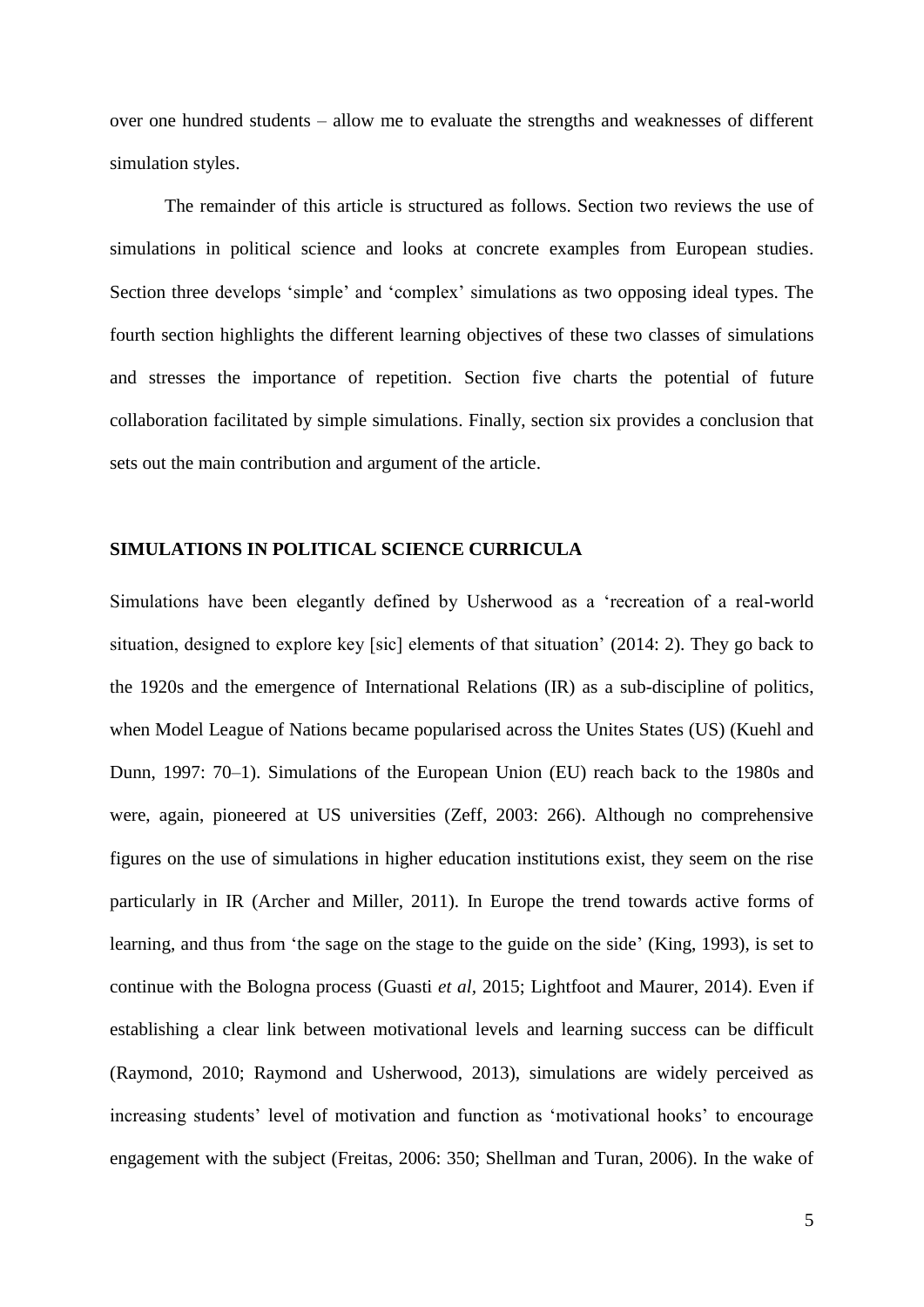benchmarking tools such as the Teaching Excellence Framework (TEF) in the United Kingdom (UK) or the *Studienqualitätsmonitor* (SQM) in Germany, teaching quality and student satisfaction rates are likely to rise in importance in the future and will require more attention from academics.

In keeping with the major thrust of this article, I will briefly review here a selection of simulations predicated on the EU focusing on their level of complexity. EU simulations include Kaunert who met students weekly for 'plenary sessions' of the Council of Ministers with a 'range of official documents' uploaded on Blackboard (2009: 259, 262). Zeff simulates the European Council, aiming for 'realistic' relationships among actors and highlighting the 'complexities of the EU's institutions' (2003: 267). Van Dyke *et al*. ran three-day simulations across fifteen US colleges on topics warranting 'extensive study' and susceptible to 'debateable' (2000: 149) resolutions. Switky organised a short single-class session on voting rules in the Council where students were charged with preparing their country's preferences using the Internet or by contacting official EU representatives (2004: 44). Galatas (2006) also charged students with drafting resolutions on various issues followed by an in-class simulation of the Council with amendments passed by qualified majority voting (QMV) or unanimity. Brunazzo and Settembri (2015) developed a simulation of the European Citizens' Initiative where students acquire a detailed understanding of underlying issues. Elias (2014) carried out a simulation of the Czech Presidency in the Council, focusing on substantive knowledge. Both Bobot and Goergen (2010) and Fink (2015) conducted simulations of the EU chocolate directive, going through a full co-decision procedure. While this implies multiple repetitions of the same directive, the institutional context changes with every stage. While this review should not be interpreted as meaning that simulations are necessarily always 'complex', in European Studies they mostly seem to be. The remainder of this article will tease out some of the implications of this complexity bias.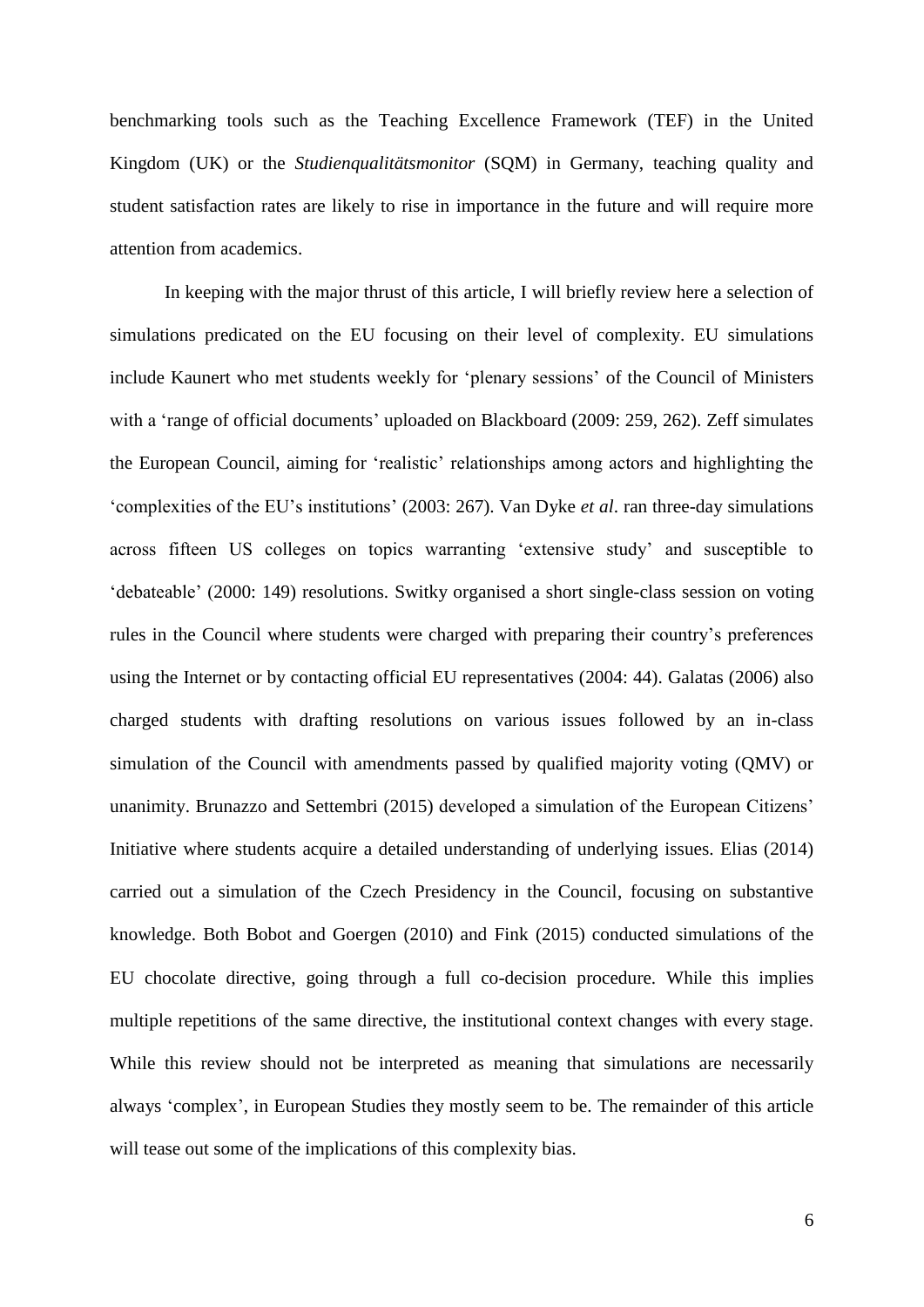In spite of the availability of guidelines (e.g., Asal and Blake, 2006; Glazier, 2011; Smith and Boyer, 1996) simulations can be painstaking to prepare. There are numerous examples of simulations in a variety of different contexts, which is both a blessing and a curse. While adding to the initially high start-up costs by having to familiarise oneself with this literature, the inspiration one can take from it is remarkable (cf. Clapper, 2015: 132). Nevertheless, the first time a lecturer adapts a simulation to her own research, learning objectives need to be identified, briefing and background material drafted, a procedure for the actual simulation selected and the form of assessment, evaluation and debriefing chosen. The first decision, however, should concern just how complex the simulation should eventually become. Most scholars' intuition (as complex and real as possible!) may not necessarily be the right choice.

#### **THE TWO POLES OF THE SIMPLICITY–COMPLEXITY CONTINUUM**

Simulations can be arranged on a continuum ranging from simplicity to complexity. Generally, simulations consist of four building blocks: first, clear educational objectives; second, background information and briefing material; third, some procedure that needs to be followed during the simulation; and, fourth, a debriefing period dedicated to reflection (Lantis, 2000: 129; Usherwood, 2014). <sup>1</sup> These building blocks apply invariably to all simulations. But, depending on where the simulation is placed on the continuum of complexity, they can become rather different in practical terms (for a similar approach concerning all active learning techniques, see Bonwell and Sutherland, 1996; and focusing on learning objectives in EU simulations, see Raiser *et al*, 2015).

<u>.</u>

<sup>&</sup>lt;sup>1</sup> Assessment and student grading are a potential fifth block. This aspect is, however, not included explicitly in my typology since it is unclear how this would differ systematically across simple and complex simulations.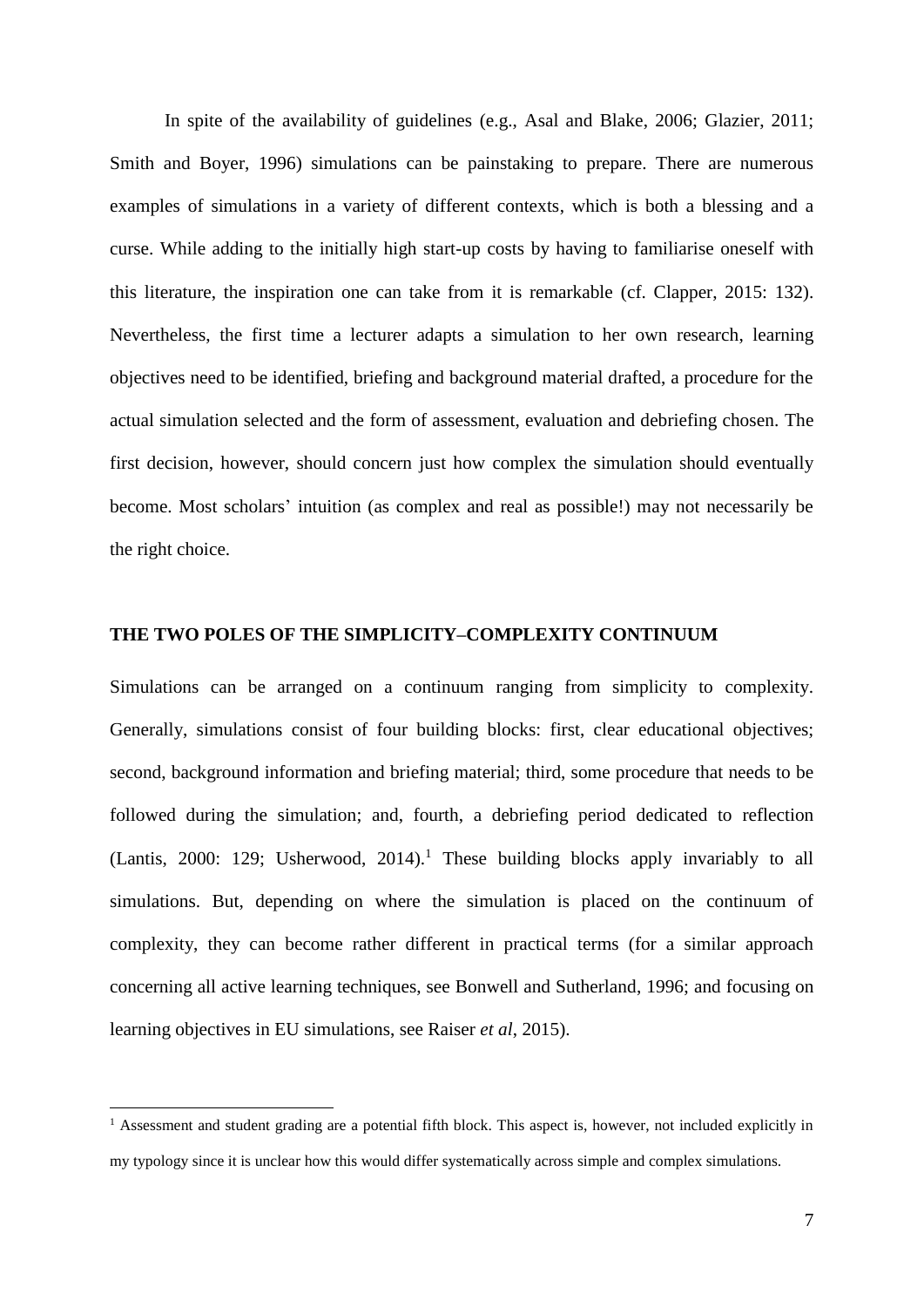In what follows I develop two ideal types of simulations to illustrate this point. It should be pointed out that ideal types are *extreme* points on a continuum and therefore actual cases are rare or even non-existent (Goertz, 2008: 105). Therefore I only make sparse reference to concrete simulations in this section. Moreover, and in line with the definition provided above, simulations, even when complex, are always reductions of reality focusing on *key* elements of some event. At the other end, simple political science simulations exhibit some degree of complexity by being embedded in a specific historical and/or procedural context and assigning multiple roles. Hence, 'simple' and 'complex' are relative rather than absolute terms.<sup>2</sup> Nevertheless, ideal types are useful for building typologies and defining essential features against which real cases can be measured (della Porta, 2008: 206). Above and beyond, they allow us to illustrate effects affected by fundamental choices of game design. Table 1 summarises my argument. Before discussing learning objectives, repetition and replicability, this section will deal with the remaining dimensions first.

|                                      | <b>Simple simulations</b>  | <b>Complex simulations</b> |
|--------------------------------------|----------------------------|----------------------------|
| Focus                                | Dynamics                   | Content                    |
| <b>Briefing material</b>             | Lecturer-driven            | Student-driven             |
| <b>Simulation procedure</b>          | Informal (e.g., consensus) | Formal (e.g., QMV)         |
| <b>Negotiating variables</b>         | Numerical                  | Text-based                 |
| <b>Required language proficiency</b> | Low                        | High                       |
| <b>Debriefing</b>                    | Intensive                  | Extensive                  |
| <b>Learning objective</b>            | Transferable skills        | Substantive knowledge      |
| <b>Repetition</b>                    | Multiple                   | None                       |
| <b>Replicability</b>                 | High                       | Low                        |

Table 1: Simple and complex simulations juxtaposed

Source: Author's own table.

<u>.</u>

<sup>&</sup>lt;sup>2</sup> I owe this point to an anonymous referee.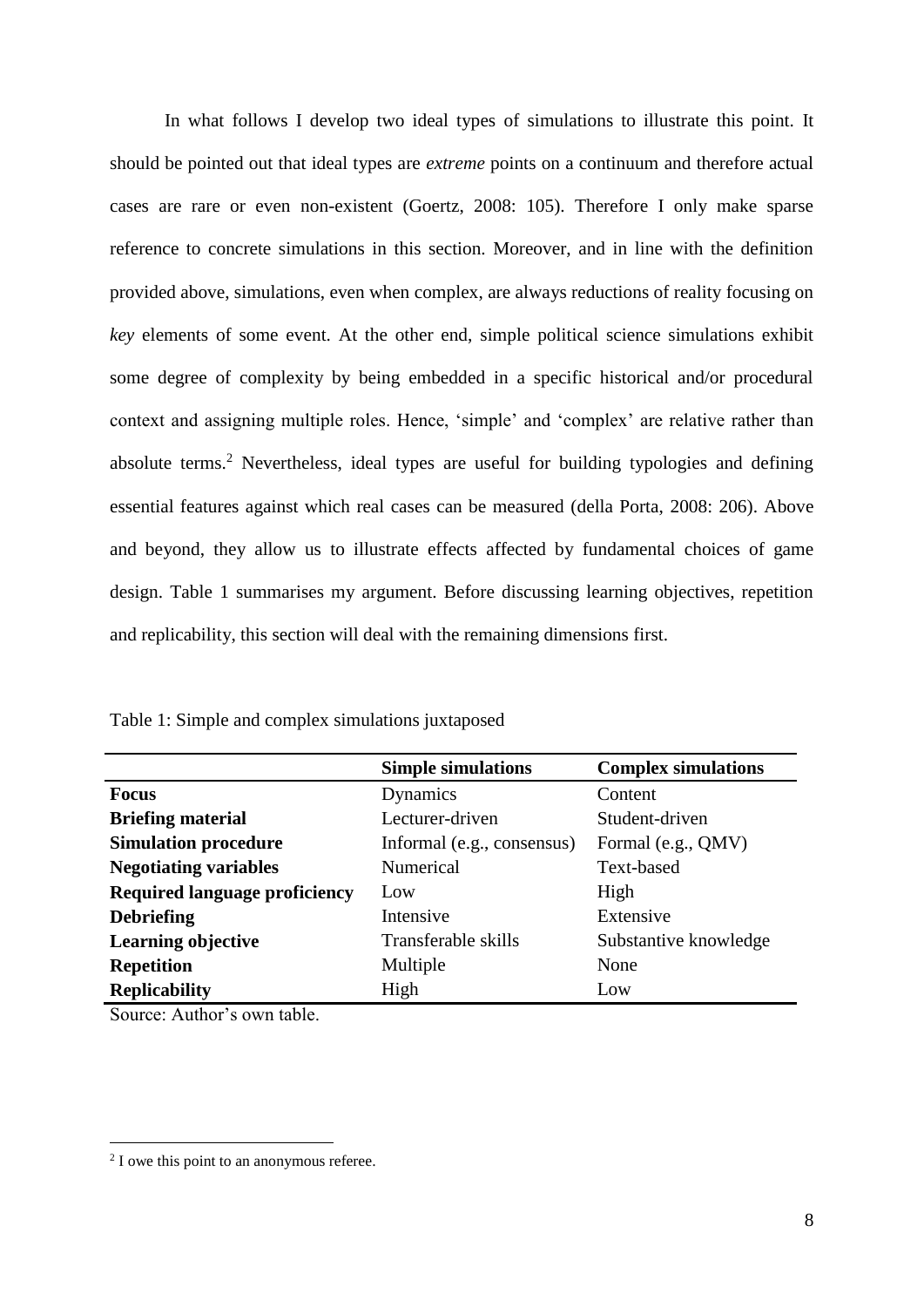On the one end are 'complex' (or substantive) simulations, which approximate the fascinating decision-making dynamics underpinning contemporary international negotiations. In keeping with the literature review presented above, the bulk of simulations encountered in higher education today seem rather complex. Substantive simulations are suitable for lecturers if they wish to teach students the intricacy of political decisions and the varying interests that need to be aggregated in the process of finding consensus. Briefing material is provided by lecturers, but significant background information needs to be prepared autonomously by students as well (e.g., in the form of position papers). This helps to unburden lecturers in the preparatory stages and prepares students to engage in substantive discussions. The simulation itself typically follows real-life rules of procedure, for example with the option to raise different motions in accordance with a pre-set modus operandi or detailed rules for a weighted voting procedure. Negotiations themselves focus on variables that are text-based, with participants tasked to find formulations having the backing of a qualified majority of all delegations.

This lends itself to value-creating (Lax and Sebenius, 1986), integrative (Walton and McKersie, 1965), problem-solving or simply 'soft' bargaining techniques (Dür and Mateo, 2010a; Hopmann, 1974) through communicative action (Niemann, 2004; Risse, 2000), as students have greater scope to find solutions. But it can be seriously hampered where simulations are not in the students' native language. Even for native speakers, language can prove a considerable obstacle if many technical terms are employed. Text-based simulations require participants to be sensitive to subtle nuances in the drafting language. Since negotiations in the EU take place among non-native speakers this can form one insight in itself. But if language proficiency differs widely among participants this can quickly turn into a source of frustration for everyone.

Debriefing constitutes another fundamental step in simulations as it is here that the simulation experience turns into learning and is incorporated by students (Crookall, 2010: 907–10). In general terms, it can be defined as 'a process in which people who have had an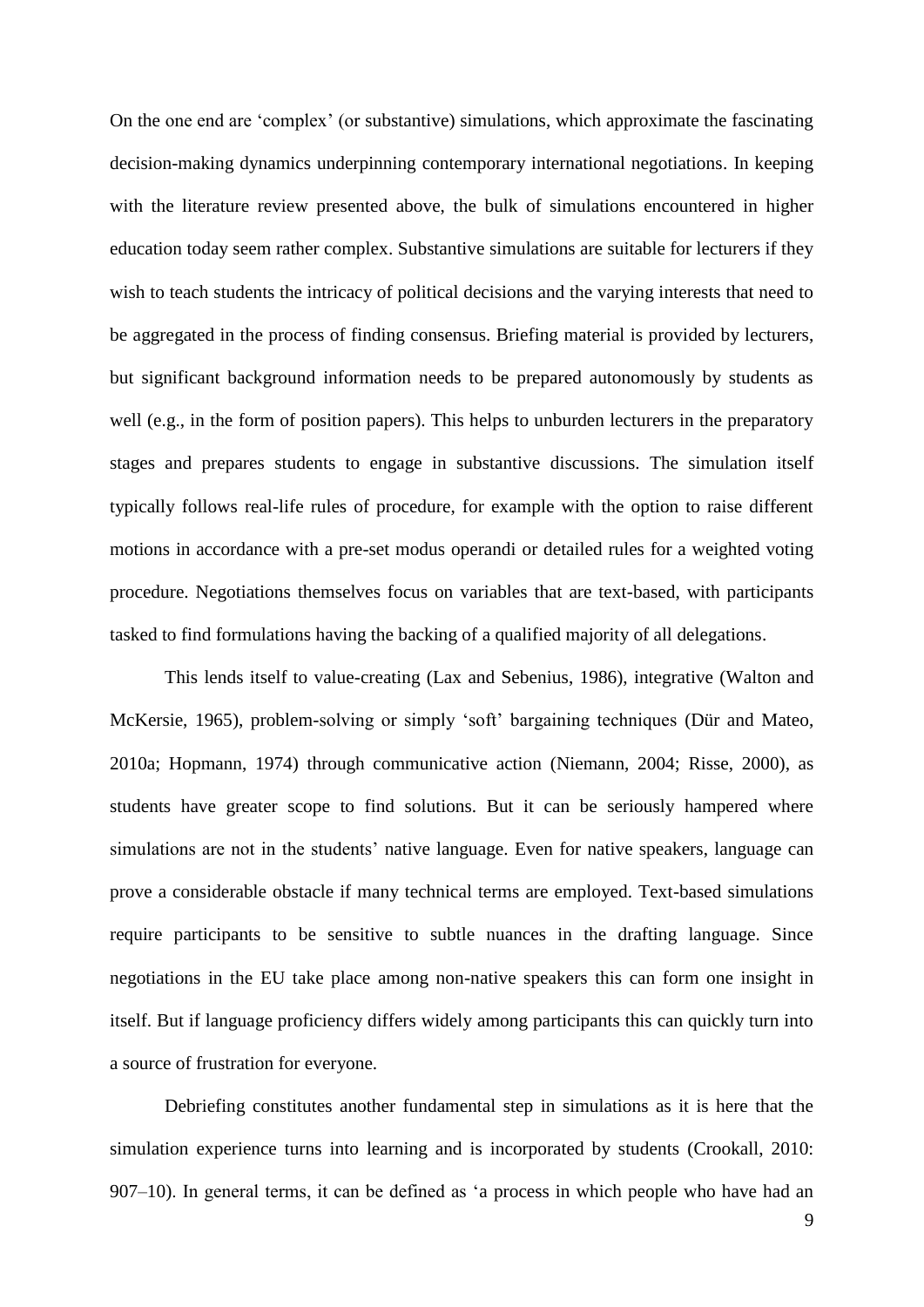experience are led through a purposive discussion of that experience' (Lederman, 1992: 146). The nature of debriefing differs vastly across complex and simple simulations. In complex simulations debriefing is extensive and can deal with various points. For example, factual errors accumulating in the simulation – be they substantive or procedural – as far as they are not cleared as the simulation is ongoing (which interferes with the simulation process) need to be pointed out in its aftermath. Of course, the core bargaining dimension of simulations can also be touched upon at this stage, which is consistent with labelling them as 'extensive'. But as time overall is limited, dealing with points of substance and procedure inevitably leaves less scope for analysing the bargaining dynamics. This is a crucial point that we shall come back to in the next section.

At the other end of the continuum are 'simple' (or dynamic) simulations. Rather than detailing the decision-making environment, procedurally and substantively, these simulations have as their core objective highlighting the dynamics of negotiations. Students are typically not charged with drafting their own positions before the simulation but are given all the necessary information, including payoffs or RPs. In fact, in my simple simulations I explicitly *discourage* students from looking up information beforehand to prevent them from being influenced by real-world outcomes. The briefing material sets out a plausible story of issues to be negotiated but keeps it short and simple so as not to detract from the negotiations. Simulation variables are typically numerical values like prices, subsidies, quotas or transition periods. These variables can be set more or less freely, which enables lecturers to manipulate the zone of possible agreement (ZOPA). It is important that zones vary from simulation to simulation and students should never have even a rough indication of their outlines.

Students can be sure that a ZOPA always exists and agreements can, in principle, always be struck. The simulation procedure is very informal and in the end the agreement of all parties is needed, which means students do not have to familiarise themselves with the details of QMV. This sets the stage for very vibrant simulations in which one student's gain is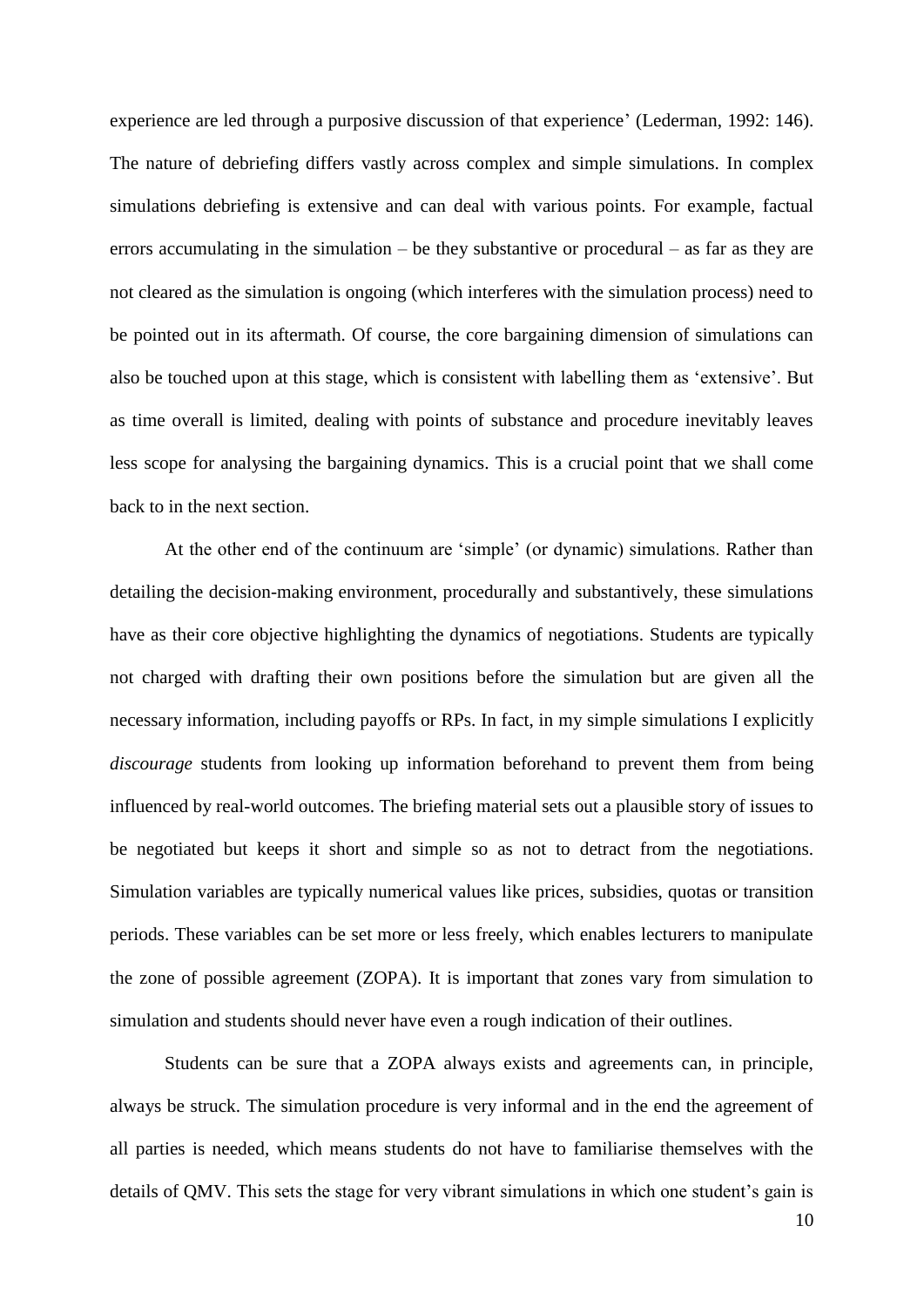another student's loss. While both integrative, value-creating and distributive, value-claiming negotiations occur in real life, the latter has the advantage of allowing *exact* statements about how well students have performed and helps to pinpoint mistakes by those underperforming (e.g., opening bid too low, too frequent concessions, going beyond one's RP). This facilitates debriefing. Although using simulation outcomes as a basis for grading is tricky, the ability to formulate precise statements about students' in-simulation performance unleashes their full pedagogic potential. Language proficiency is also less of an issue since a basic level suffices to survive in most situations. In contrast to complex simulations, debriefing is intensive and focuses on how simulations unfolded and how the varying rates of success among students can be explained.

#### **PICKING SIDES FOR AN ENCORE**

The most fundamental difference between simple and complex simulations can be found with regard to the learning objective. Simple simulations focus on transferable skills, such as the ability to prevail in a distributive zero-sum negotiating setting, whereas complex simulations are best placed to share substantive knowledge. Undeniably, complex simulations also do train students in a number of transferable skills, such as thorough preparation for important meetings, elaboration of their own positions, reacting quickly to the stance of others and public speaking. However, these skills are equally trainable in simple simulations. The unique point of complex simulations really is the better retention of substantive knowledge. Once students have worked through the institutional mechanics of an organisation applied to a case first hand, the experience is bound to be more memorable than merely reading about it. But chunks of that substantive knowledge are not transferable to other situations. For example, the detailed understanding of the rules of procedure of any given body or the content of particular EU directives bring students limited benefits if they do not find employment in areas where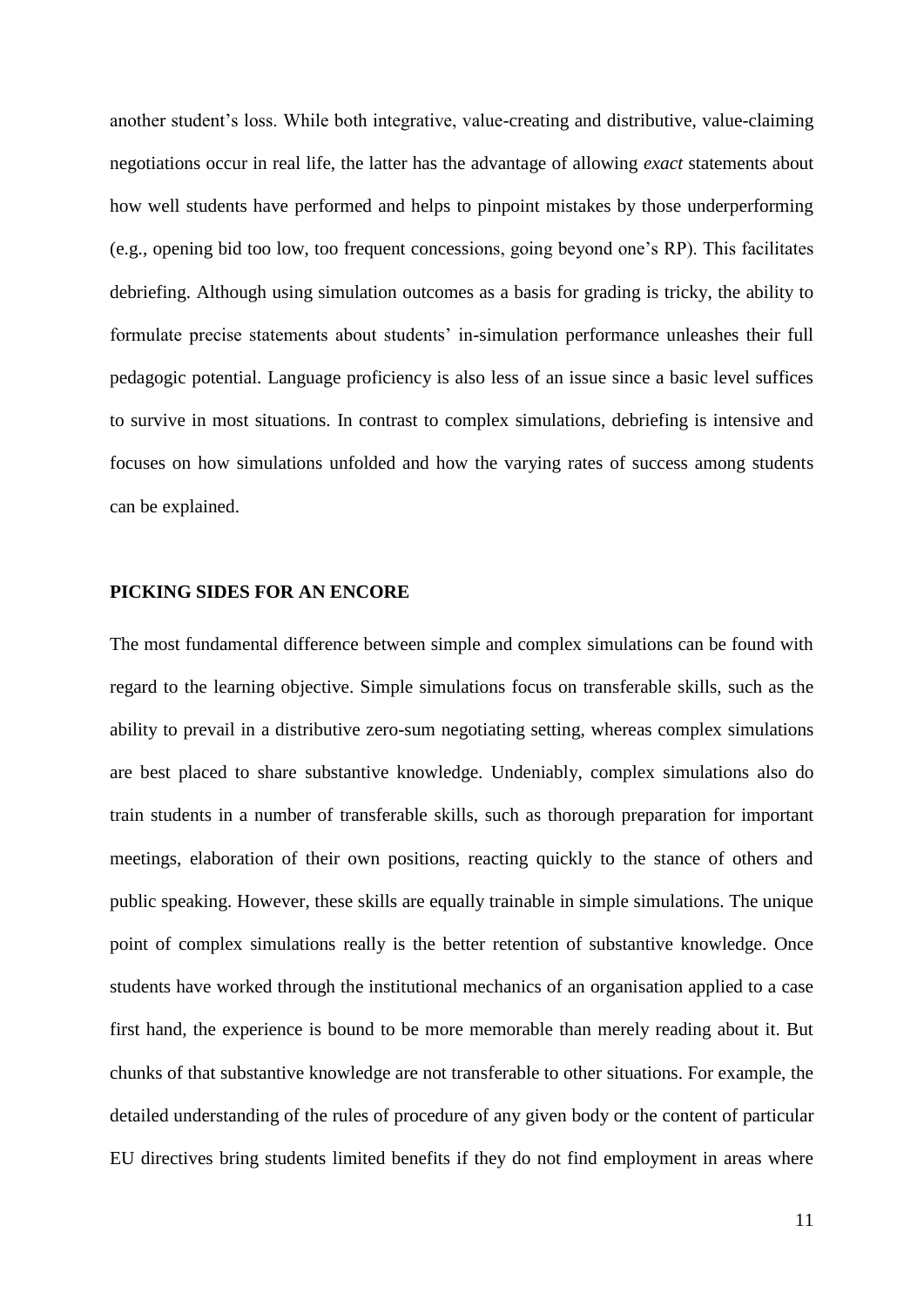they profit from that insight (on the connection of skills and employability, see Maurer and Mawdsley,  $2014$ ). $3$ 

Another central element in all simulations is time, which leads to the value of repetition. Based on the insight gained from negotiation simulations, I consider credible deadlines the single most important determinant of bringing negotiations to a successful close.<sup>4</sup> Only if participants know that simulations run seventy minutes – and seventy minutes only – can the sort of 'pressure' described in the opening paragraph build up. In a ninetyminute block per session this leaves twenty minutes for debriefing, which suffices considering this pattern is repeated four times.<sup>5</sup> In the first simulation I do not yet project a giant countdown on the wall behind the Presidency. The first simulation failing to produce agreement has explanatory value in itself (Sasley, 2010) and the sense of frustration experienced by the group is a prerequisite for the weight on participants' shoulders felt in subsequent negotiations. Since the simulation is repeated four times, students have every opportunity to improve on their performance. By the time of the third simulation I am always impressed with students' steep learning curve. After a few negotiating sessions the degree of professionalisation attained is remarkable. Repetition truly is the source of natural tendency.

With this I come to the trade-off between teaching different sorts of skills. Although we all want our students to take away as much as possible, there is a natural limit to how much one can learn in any one module. In fact, 'information overload' verifiably has a detrimental effect on student learning through lower retention rates (e.g., Aiken *et al*, 1975;

<sup>&</sup>lt;sup>3</sup> Notwithstanding more civic benefits such as learning how political decisions are crafted (see Curtis 2012: 79).

<sup>4</sup> Note that 'successful' should not necessarily be equated with 'good'. While time pressures force negotiators into decisions, these can be sub-optimal or even unviable in the long term (Carnevale and Lawler 1986). In simulations long-term effects of decisions need not concern us.

<sup>&</sup>lt;sup>5</sup> If there are four simulations in one module, this cumulatively amounts to almost a full session dedicated entirely to feedback.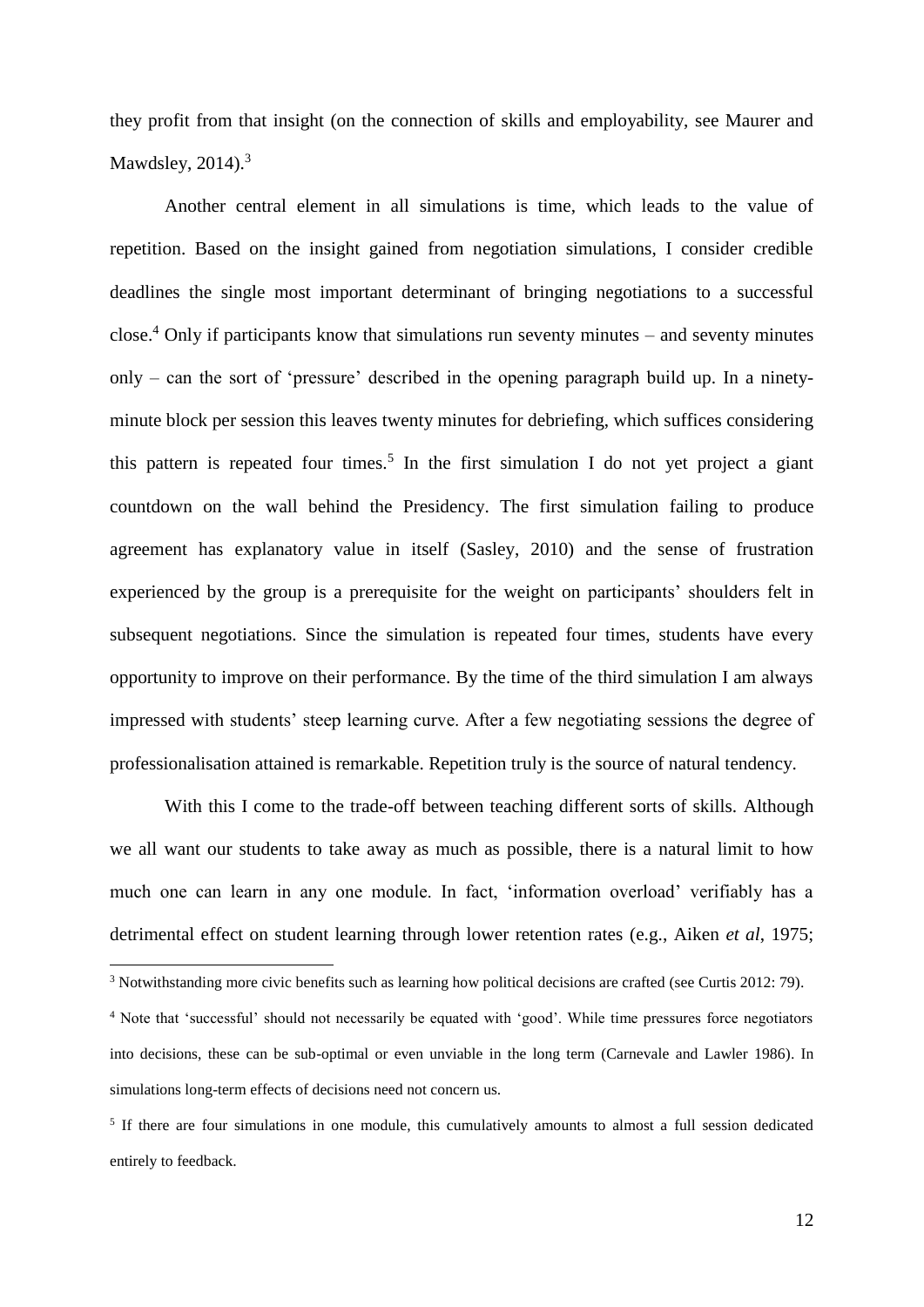Russell *et al*, 1984). The basic intuition behind these findings is easy to grasp. As our brains have a limited capacity to process new information, whenever they are faced with too much input details are wiped out until the workload becomes manageable. Over ambition is, perhaps, the most frequent mistake committed by junior lecturers who want to teach negotiation skills *and* substantive knowledge at the same time. Given that students' capacity to absorb information is limited, the trade-off between objectives is self-evident. In a benign interpretation one could argue that every student simply picks the skills set that they are most interested in. A more disconcerting reading would hold that the learning outcomes become random.

For lecturers who have already prepared numerous simulations this may all too easily be forgotten. But seemingly simple information, such as the different roles of EU institutions or procedural rules, were difficult to grasp for us at the beginning, too. In the same vein, basic bargaining concepts like RP, ZOPA or BATNA may be trivial for us today. But when we were first initiated into them their power to conceptually grasp different negotiating settings and shape our behaviour did not reveal itself to us instantly. Of these two pools of information the first one may be larger. International organisations like the EU are today complex institutions with formal and informal decision-making procedures operating in an intricate web of multiple stakeholders with different, usually conflicting, interests. But the negotiation literature is also sophisticated and far from trivial (e.g., Dür *et al*, 2010; Odell, 2000; Odell, 2010; Raiffa, 1982). Hence the admonition put forth in this article that teaching substantive knowledge and transferable skills *simultaneously* may be counterproductive. Lecturers are well advised to pick either of the two sides and should carefully consider if simple simulations may not be more beneficial for their intended purposes and student population.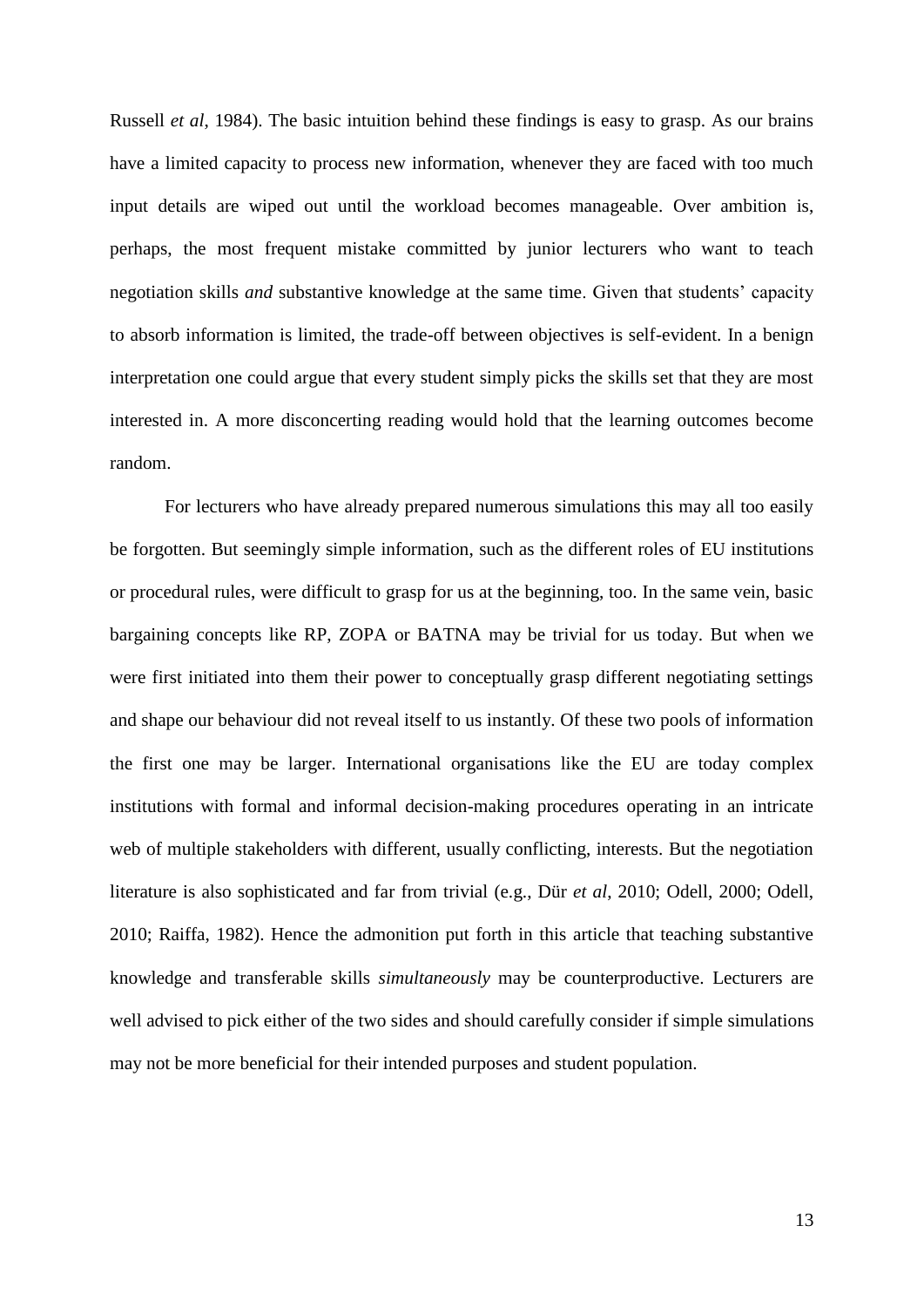#### **THE UNTAPPED RESEARCH POTENTIAL**

Simple simulations have another major advantage: replicability. In economics – which has frequently foreshadowed developments in political science – a whole branch has grown out of experiments with undergraduate students. Vernon L. Smith received the Nobel Prize 'for having established laboratory experiments as a tool in empirical economic analysis' (The Royal Swedish Academy of Sciences, 2002). In the humanities college-based experiments quickly rose to prominence, too, even if drawing general conclusions from student populations was identified as problematic (Sears, 1986). Although in political science the adoption of experiments was initially considered practically and ethically unattainable (Lijphart, 1971: 683–4) and generalising findings to the elite-driven processes with which political scientists are typically concerned proves equally problematic (Mintz *et al*, 2006), experiments have in the meantime been firmly included in our methodological toolbox (e.g., Druckman *et al*, 2006; Druckman *et al*, 2011; Margetts and Stoker, 2010; McDermott, 2002). Though far from flawless, the omission of experimental methods as a valid research strategy to test political science hypotheses imposes unwarranted limitations on our field's rate of development.

Simulations are not proper experiments because participants are not assigned randomly and control groups are difficult to establish. But every simulation has the potential to become a quasi-experiment (Asal *et al*, 2013; McBurney and White, 2009: 345–8), thus blurring the lines between research and pedagogy. The argument that these quasi-experiments can help to evaluate learning outcomes and  $-$  in a European context  $-$  identity formation has already been made (Guasti *et al*, 2015; Rünz, 2015). But almost any storyline can be broken down into a number of issues that lend themselves to numerical negotiations with a clearly definable ZOPA. This gives these quasi-experiments a yet untapped potential to help our cumulative understanding of bargaining outcomes. Ideally, participants record their opening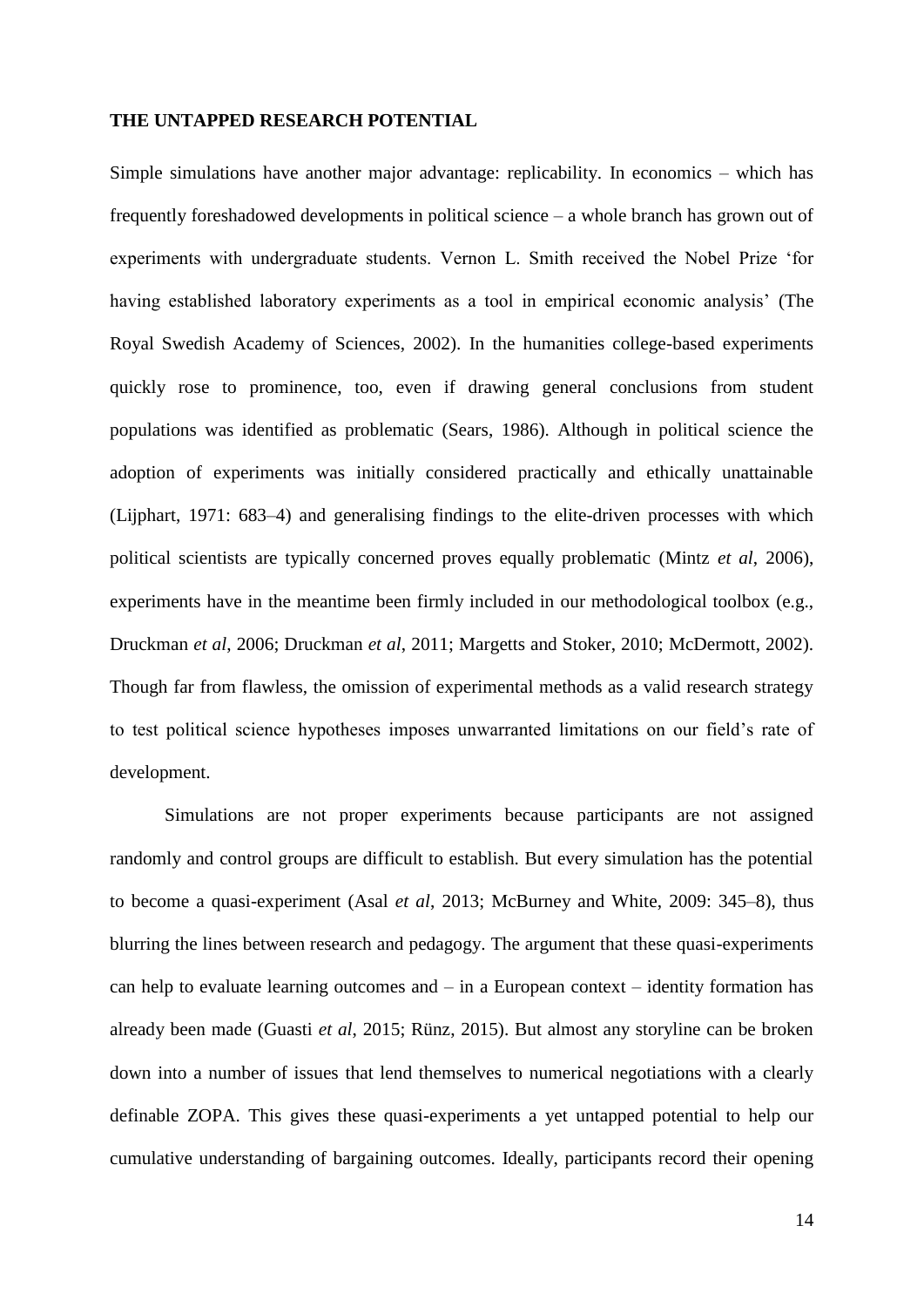bids and concessions through an online system with which to keep track of bargaining moves with surgical precision. But all other data collection strategies are in principle equally available (e.g., surveys, interviews, participant observation) and can ideally be triangulated. Simulations failing to record results in a systematic fashion are not realising their full potential.

In contrast to complex simulations with text-based variables, simple simulations can be perfectly manipulated and outcomes precisely measured. Each numerical negotiating variable can be defined by the area around its median. If students negotiate a financial envelope, such as the EU's MFF, and state A as net contributor has been given a RP of 1.1 trillion Euros (or less) and state B as net beneficiary one of 0.9 trillion Euros (or more), the median is 1 trillion and the ZOPA is 0.2 trillion Euros. This means that the ZOPA extends 10 per cent around the median.<sup>6</sup> Irrespective of the narrative offered to students to explain what this variable represents, it can be compared to variables in all simulations where the ZOPA exhibits the same properties. Similarly, the success of state A and state B in the negotiations can be accurately measured. If the simulation ends with 1.1 trillion, state B's success rate is 100 per cent, whereas with 0.9 trillion state A's victory would be total. If the outcome settles right on the median both states share a 50 per cent rate of success.<sup>7</sup>

With the dependent variable operationalised a number of independent variables hypothesised to influence negotiation outcomes can be tested. From a gender perspective, it would be interesting to see if male students outperform female students – or if negotiations

<sup>6</sup> This generally computes as the median minus the difference of median and ZOPA, all divided by two.

<sup>&</sup>lt;sup>7</sup> Generally, one minus: the student's distance from the RP, over the ZOPA divided by one hundred. Where, as in the example of the opening paragraph, one student manages to get past another's RP the success rate should nevertheless be defined as 100 and zero per cent, respectively. Where students negotiate more than one variable all outcomes could be aggregated to arrive at a single measure of success.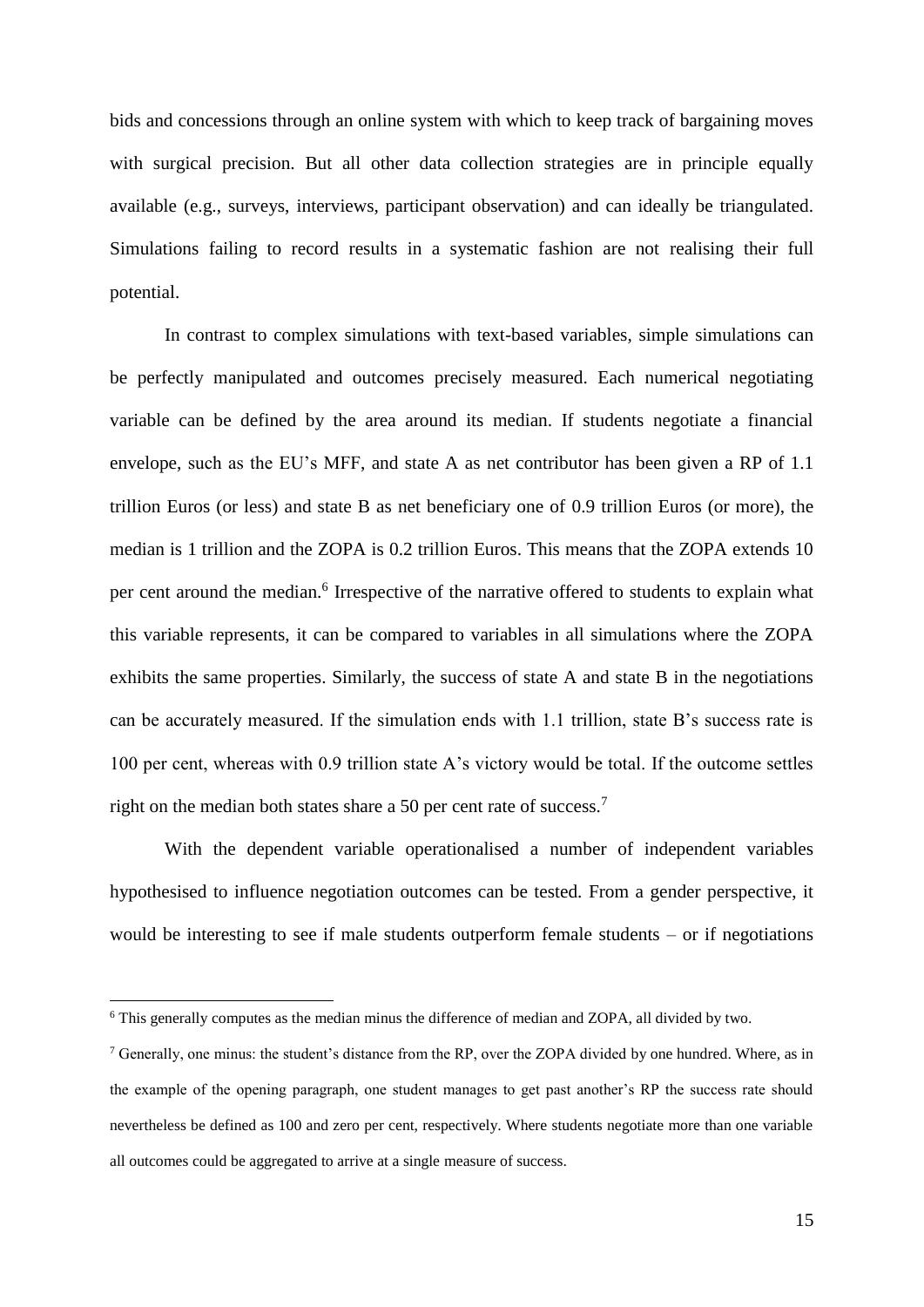among exclusively female students give rise to more equitable agreements closer to the median. This could help explain why today, with male negotiators dominating in this area of public service, international negotiations appear ever so acrimonious. Culturally, it is worthwhile to investigate if bargaining outcomes can be explained by students coming from collectivist or individualist cultures (Dür and Mateo, 2010b: 686). Universities across Europe are in a special position here because of the diversity of the student population owing to the popularity of exchange programs like ERASMUS.

Let me elaborate on another important practical implication of this approach. In order to use the gathered data for further analysis one needs clear student properties concerning the hypothesis one is aspiring to test. For example, if state A is represented by one student from a collectivist and another from an individualist culture, the outcome of the simulation could not give us insight into how cultural characteristics impact international negotiations. Therefore students will preferably not negotiate in teams, $8$  as is often the case, or the process of teambuilding will need to be more actively managed by lecturers. Crucially, this problem is mitigated if we assume that eventually data from hundreds of simulations will become available. To stick to the example, even if the two students representing state A show conflicting properties concerning their cultural backgrounds, they may still both be female or converge on some other variable of interest and could provide added value for addressing other questions.

<sup>8</sup> Some students could, for example, be tasked to acts as observers in the simulation/quasi-experiment, perhaps even charged to focus on other observable implications of interest (e.g., counting soft or hard bargaining strategies like 'threats' or 'compromise proposals', respectively). This also alleviates the problem of lecturers being unable to be in several locations at the same time when negotiations break into a more informal mode and occur in various smaller groups.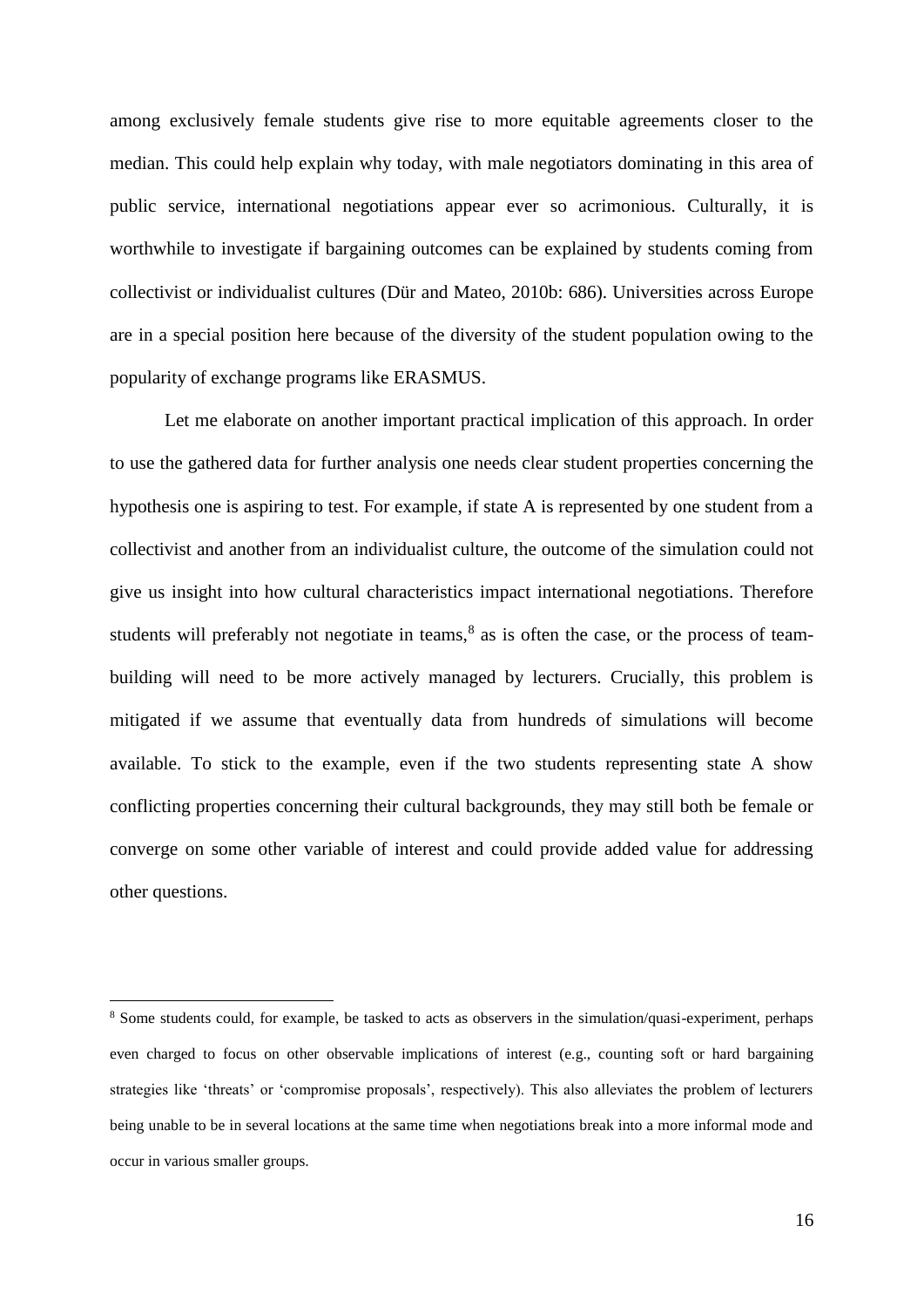Collecting data over multiple replications of comparable simulations holds the promise of refining our understanding of what drives negotiating success (e.g., Fink, 2015) which is part and parcel of the international politics of interdependence encountered today. Moreover, establishing collaboration among lecturers interested in simulations could help overcome the (often prohibitively) high start-up costs for simulations. Although lecturers increasingly use simulations in the classroom and report about them in scholarly journals, the original game designs are still not generally made available for replication.<sup>9</sup> By sharing and refining a pool of simple simulations their comparability, robustness and replicability can be increased and the data generated can be accumulated for additional scientific gain.

#### **CONCLUSIONS**

1

Let me end by noting that simple simulations do not make for one-sided or 'easy' modules. In Germany modules consist of around thirteen sessions per term of ninety minutes each. Subtracting three introductory sessions (one general, one on negotiating concepts, and another on EU enlargement), four sessions for actual simulations and one closing session with feedback and a final debate (e.g., on the final frontiers of the EU), leaves five substantive sessions for complementary material. These can be filled empirically by covering the historical context and state of the EU at the time of enlargement rounds (e.g., following Dinan, 2010) or, more theoretically, with major theories of European integration. Wiener and Diez (2009) have assembled an excellent edited volume on the strengths and weaknesses of

<sup>9</sup> Sharing game designs publicly is problematic since students could look up the confidential instructions of others by downloading the journal article. Therefore, a closed electronic system open only to instructors after registration may be preferable.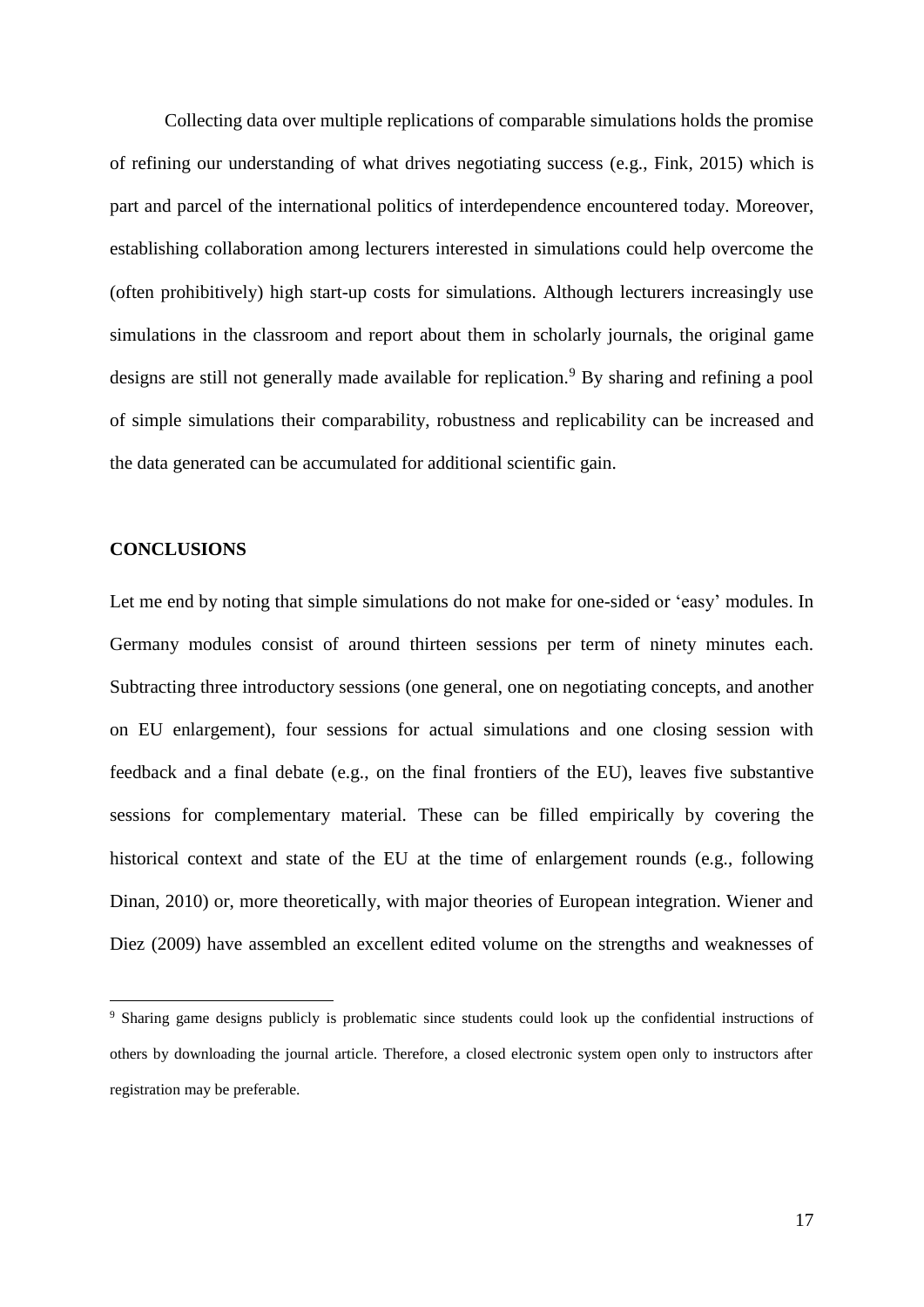different theoretical approaches resorting to the common example of EU enlargement. This complementary part in the module also determined most of the students' final grades. The feedback I received at the end of the term was overwhelming. Combining simple simulations with substantive sessions that are clearly separated may be one strategy to combine substantive knowledge and transferable skills after all.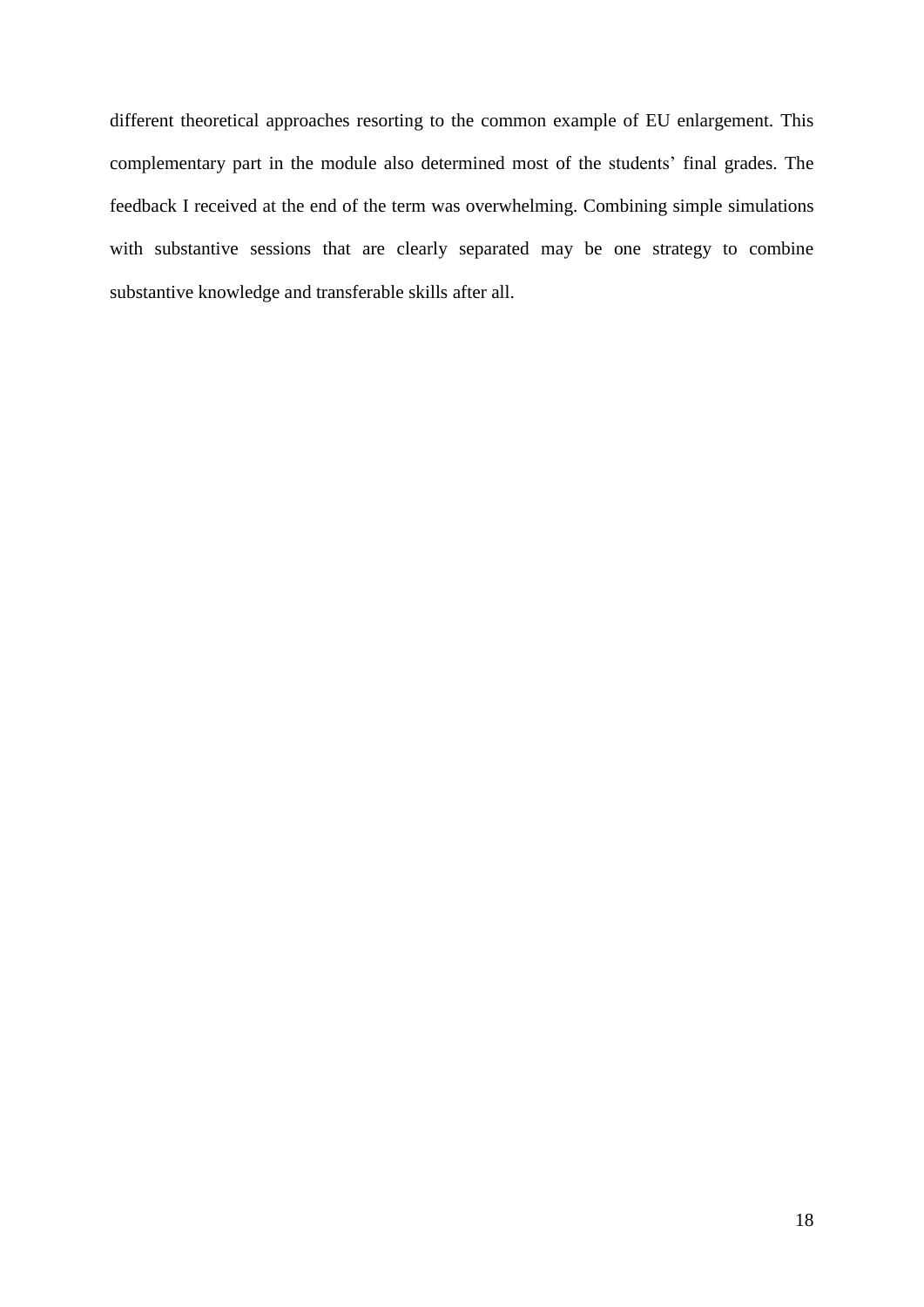### References

- Aiken, E. G., Thomas, G. S. and Shennum, W. A. (1975) 'Memory for a lecture: effects of notes, lecture rate, and informational density', *Journal of Educational Psychology* 67(3): 439–444.
- Archer, C. C. and Miller, M. K. (2011) 'Prioritizing active learning: an exploration of gateway courses in political science', *PS: Political Science & Politics* 44(2): 429–434.
- Aristotle (2014) *De sensu and de memoria: text and translation with introduction and commentary*, Cambridge: Cambridge University Press.
- Asal, V. and Blake, E. L. (2006) 'Creating simulations for political science education', *Journal of Political Science Education* 2(1): 1–18.
- Asal, V., Kollars, N. A., Raymond, C. and Rosen, A. M. (2013) 'Editors' introduction to the thematic issue: bringing interactive simulations into the political science classroom', *Journal of Political Science Education* 9(2): 129–131.
- Bobot, L. and Goergen, A. (2010) 'Teaching European negotiations: the EU chocolate directive simulation', *International Negotiation* 15(2): 301–323.
- Bonwell, C. C. and Sutherland, T. E. (1996) 'The active learning continuum: choosing activities to engage students in the classroom', *New Directions for Teaching and Learning* (67): 3–16.
- Brunazzo, M. and Settembri, P. (2015) 'Teaching the European Union: a simulation of Council's negotiations', *European Political Science* 14(1): 1–14.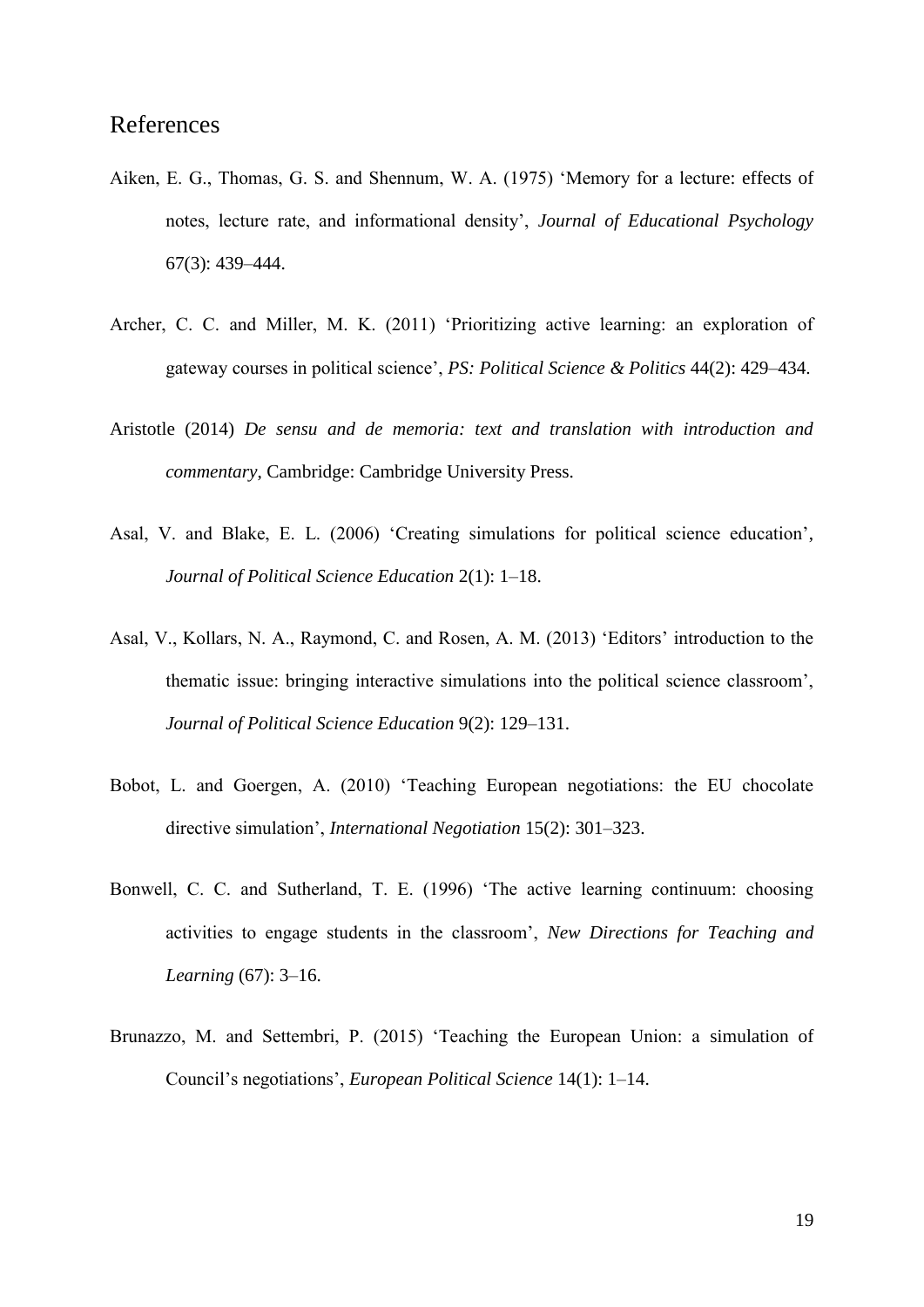- Carnevale, P. J. D. and Lawler, E. J. (1986) 'Time pressure and the development of integrative agreements in bilateral negotiations', *Journal of Conflict Resolution* 30(4): 636–659.
- Clapper, T. C. (2015) 'Theory to practice in simulation: an overview', *Simulation & Gaming* 46(2): 131–136.
- Crookall, D. (2010) 'Serious games, debriefing, and simulation/gaming as a discipline', *Simulation & Gaming* 41(6): 898–920.
- Curtis, S. (2012) 'How relevant are other ways to learn?', in C. Gormley-Heenan and S. Lightfoot (eds.) *Teaching Politics and International Relations*, Basingstoke: Palgrave Macmillan, pp. 78–90.
- della Porta, D. (2008) 'Comparative analysis: case-oriented versus variable-oriented research', in D. della Porta and M. Keating (eds.) *Approaches and Methodologies in the Social Sciences: A Pluralist Perspective*, Cambridge: Cambridge University Press, pp. 198–222.
- Dinan, D. (2010) *Ever closer union: an introduction to European integration*, 4th Ed., Basingstoke: Palgrave Macmillan.
- Druckman, J. N., Green, D. P. and Kuklinski, J. H. (eds.) (2011) *Cambridge Handbook of Experimental Political Science*, Cambridge: Cambridge University Press.
- Druckman, J. N., Green, D. P., Kuklinski, J. H. and Lupia, A. (2006) 'The growth and development of experimental research in political science', *American Political Science Review* 100(4): 627–635.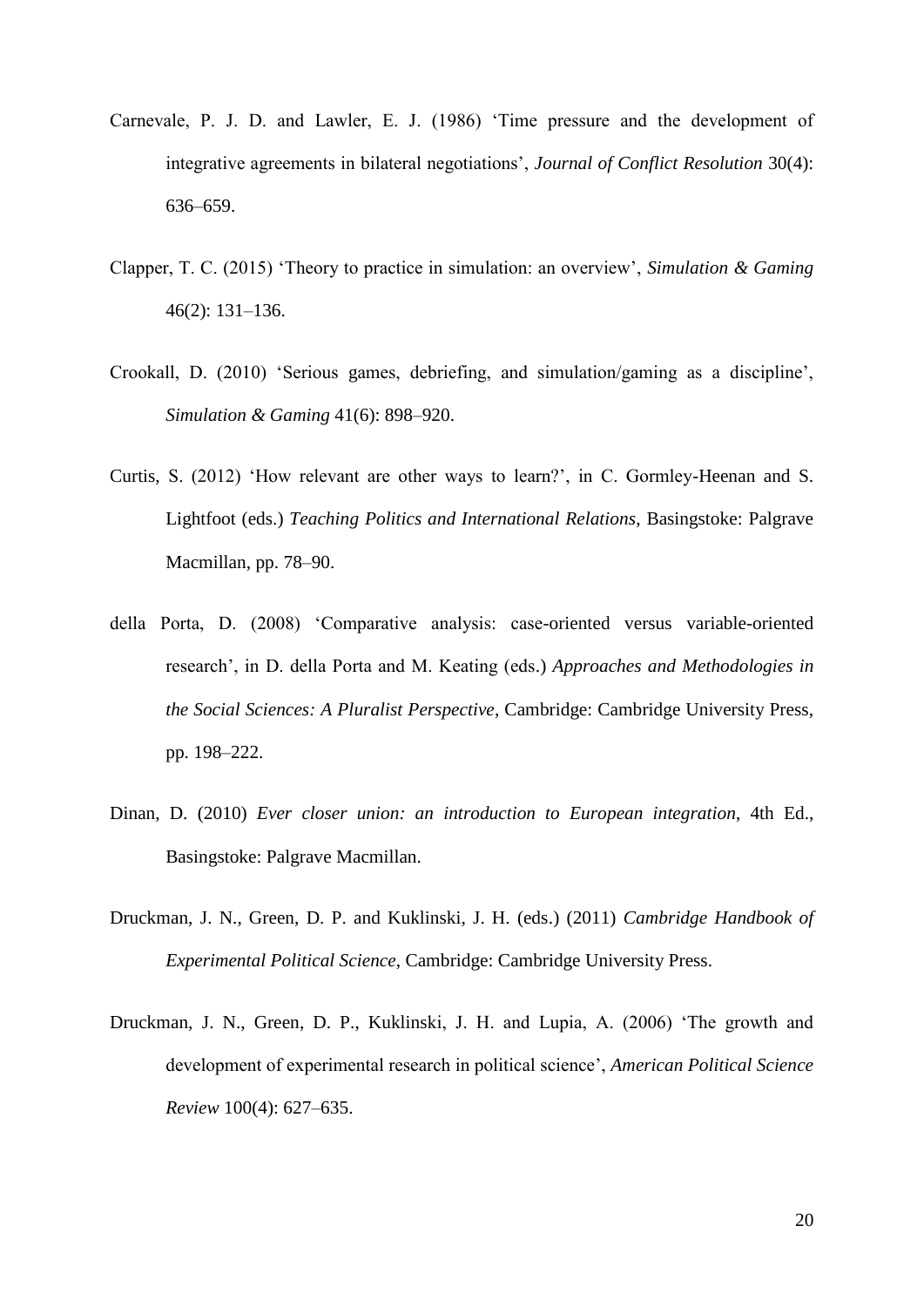- Dür, A. and Mateo, G. (2010a) 'Bargaining power and negotiation tactics: the negotiations on the EU's financial perspective, 2007–13', *Journal of Common Market Studies* 48(3): 557–578.
- Dür, A. and Mateo, G. (2010b) 'Choosing a bargaining strategy in EU negotiations: power, preferences, and culture', *Journal of European Public Policy* 17(5): 680–693.
- Dür, A., Mateo, G. and Thomas, D. C. (2010) 'Negotiation theory and the EU: the state of the art', *Journal of European Public Policy* 17(5): 613–618.
- Elias, A. (2014) 'Simulating the European Union: reflections on module design', *International Studies Perspectives* 15(4): 407–422.
- Fink, S. (2015) '36 different chocolate directives: how does the setting influence negotiation outcomes in an EU simulation?', *European Political Science* 14(3): 241–253.
- Freitas, S. I. de (2006) 'Using games and simulations for supporting learning', *Learning, Media and Technology* 31(4): 343–358.
- Galatas, S. E. (2006) 'A simulation of the Council of the European Union: assessment of the impact on student learning', *PS: Political Science & Politics* 39(1): 147–151.
- Glazier, R. A. (2011) 'Running simulations without ruining your life: simple ways to incorporate active learning into your teaching', *Journal of Political Science Education* 7(4): 375–393.
- Goertz, G. (2008) 'Concepts, theories, and numbers: a checklist for constructing, evaluating, and using concepts or quantitative measures', in J. M. Box-Steffensmeier, H. E. Brady, and D. Collier (eds.) *The Oxford Handbook of Political Methodology*, Oxford: Oxford University Press, pp. 97–118.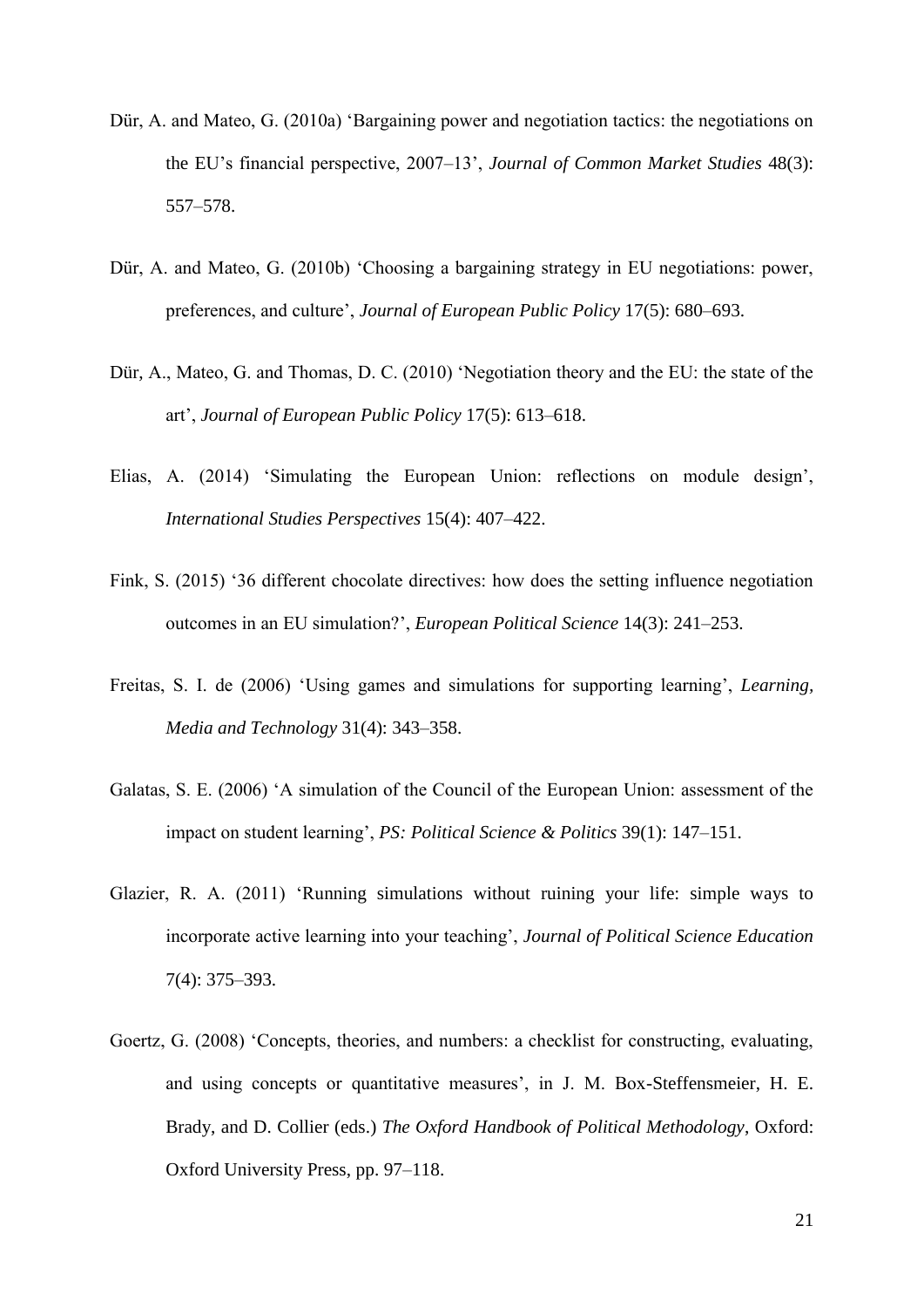- Guasti, P., Muno, W. and Niemann, A. (2015) 'EU simulations as a multi-dimensional resource: from teaching and learning tool to research instrument', *European Political Science* 14(3): 205–217.
- Hopmann, P. T. (1974) 'Bargaining in arms control negotiations: the seabeds denuclearization treaty', *International Organization* 28(3): 313–343.
- Kaunert, C. (2009) 'The European Union simulation: from problem-based learning (PBL) to student interest', *European Political Science* 8(2): 254–265.
- King, A. (1993) 'From sage on the stage to guide on the side', *College Teaching* 41(1): 30– 35.
- Kuehl, W. F. and Dunn, L. (1997) *Keeping the covenant: American internationalists and the League of Nations, 1920-1939*, Kent, OH: Kent State University Press.
- Lantis, J. S. (2000) 'The United Nations Security Council restructuring summit', in J. S. Lantis, L. M. Kuzma, and J. Boehrer (eds.) *The New International Studies Classroom: Active Teaching, Active Learning*, Boulder: Lynne Rienner, pp. 129–139.
- Lax, D. A. and Sebenius, J. K. (1986) *The Manager as Negotiator: Bargaining for Cooperation and Competitive Gain*, New York, NY: Free Press.
- Lederman, L. C. (1992) 'Debriefing: toward a systematic assessment of theory and practice', *Simulation & Gaming* 23(2): 145–160.
- Lightfoot, S. and Maurer, H. (2014) 'Introduction: teaching European studies old and new tools for student engagement', *European Political Science* 13(1): 1–3.
- Lijphart, A. (1971) 'Comparative politics and the comparative method', *American Political Science Review* 65(03): 682–693.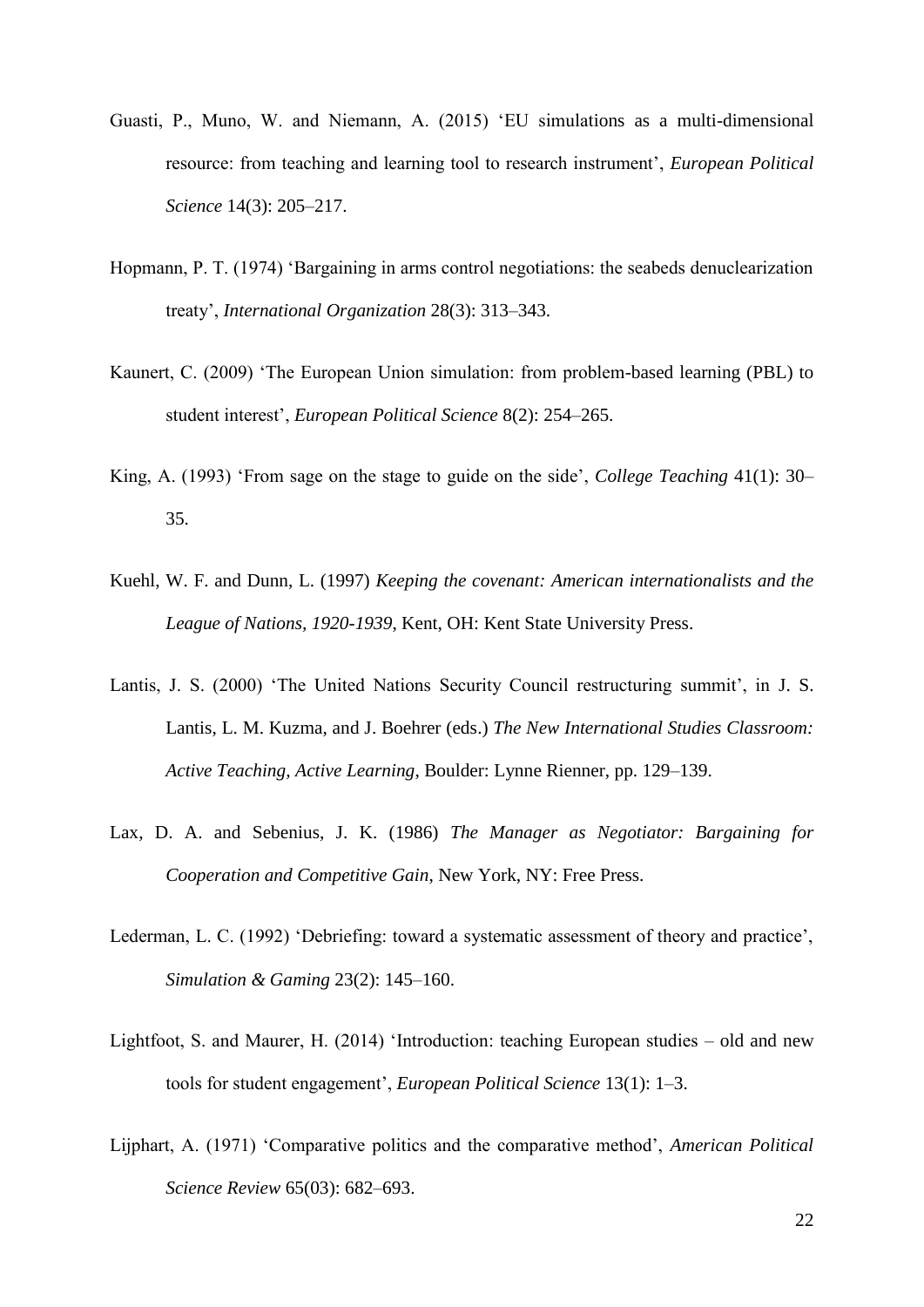- Margetts, H. and Stoker, G. (2010) 'The experimental method: prospects for laboratory and field studies', in D. Marsh and G. Stoker (eds.) *Theory and Methods in Political Science*, Basingstoke: Palgrave Macmillan, pp. 308–324.
- Maurer, H. and Mawdsley, J. (2014) 'Students' skills, employability and the teaching of European studies: challenges and opportunities', *European Political Science* 13(1): 32–42.
- McBurney, D. and White, T. (2009) *Research Methods*, 8th ed., Belmont: Cengage Learning.
- McDermott, R. (2002) 'Experimental methodology in political science', *Political Analysis* 10(4): 325–342.
- Mintz, A., Redd, S. B. and Vedlitz, A. (2006) 'Can we generalize from student experiments to the real world in political science, military affairs, and international relations?', *Journal of Conflict Resolution* 50(5): 757–776.
- Niemann, A. (2004) 'Between communicative action and strategic action: the Article 113 Committee and the negotiations on the WTO Basic Telecommunications Services Agreement', *Journal of European Public Policy* 11(3): 379–407.
- Odell, J. (2010) 'Three islands of knowledge about negotiation in international organizations', *Journal of European Public Policy* 17(5): 619–632.
- Odell, J. S. (2000) *Negotiating the World Economy*, Ithaca, NY: Cornell University Press.
- Raiffa, H. (1982) *The art and science of negotiation*, Cambridge, MA: Harvard University Press.
- Raiser, S., Schneider, A. and Warkalla, B. (2015) 'Simulating Europe: choosing the right learning objectives for simulation games', *European Political Science* 14(3): 228–240.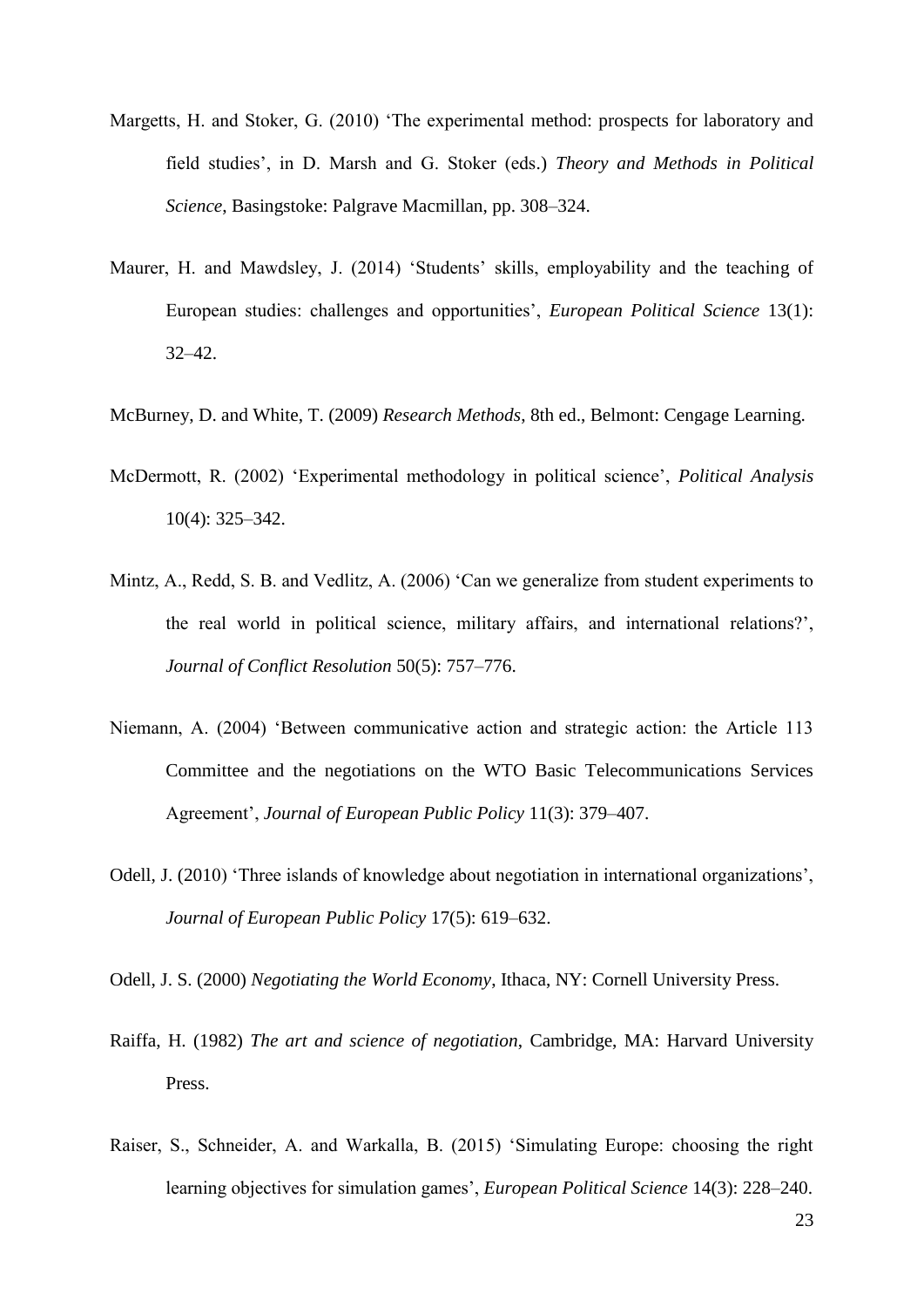- Raymond, C. (2010) 'Do role-playing simulations generate measurable and meaningful outcomes? A simulation's effect on exam scores and teaching evaluations', *International Studies Perspectives* 11(1): 51–60.
- Raymond, C. and Usherwood, S. (2013) 'Assessment in simulations', *Journal of Political Science Education* 9(2): 157–167.
- Risse, T. (2000) ''Let's argue!': communicative action in world politics', *International Organization* 54(1): 1–39.
- Rünz, P. (2015) 'Beyond teaching: measuring the effect of EU simulations on European identity and support of the EU', *European Political Science* 14(3): 266–278.
- Russell, J. I., Hendricson, W. D. and Herbert, R. J. (1984) 'Effects of lecture information density on medical student achievement', *Academic Medicine* 59(11): 881–889.
- Sasley, B. E. (2010) 'Teaching students how to fail: simulations as tools of explanation', *International Studies Perspectives* 11(1): 61–74.
- Sears, D. O. (1986) 'College sophomores in the laboratory: influences of a narrow data base on social psychology's view of human nature', *Journal of Personality and Social Psychology* 51(3): 515–530.
- Shellman, S. M. and Turan, K. (2006) 'Do simulations enhance student learning? An empirical evaluation of an IR simulation', *Journal of Political Science Education* 2(1): 19–32.
- Smith, E. T. and Boyer, M. A. (1996) 'Designing in-class simulations', *PS: Political Science & Politics* 29(04): 690–694.